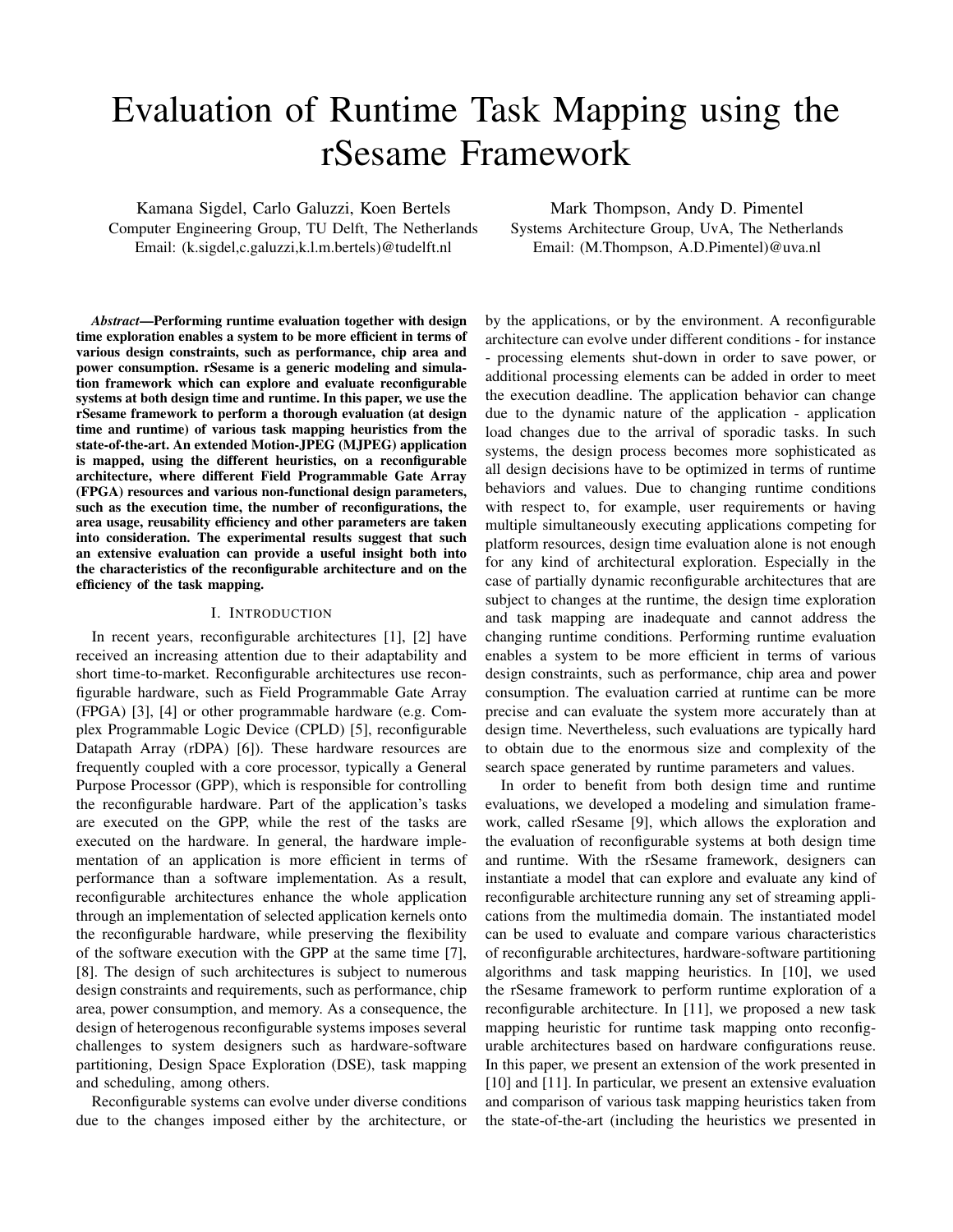[11]) both at design time and runtime using the rSesame framework. More specifically, the main contributions of this paper are the following:

- a detailed case study using the rSesame framework for mapping different runtime task mapping heuristics from the state-of-the-art (including the runtime task mapping heuristics we presented in [11]). For this case study, we use an extended MJPEG application and a reconfigurable architecture.
- an extensive evaluation of the different heuristics for a given reconfigurable architecture. This evaluation is performed by considering different number of FPGA resources for the same reconfigurable architecture model.
- a thorough comparison of the aforementioned heuristics under different resource conditions using various nonfunctional design parameters, such as execution time, number of reconfiguration, area usage, and reusability efficiency. The comparison is done both at design time as well as at runtime.

The rest of the paper is organized as follows: Section II provides the related research. Section III discusses the rSesame framework, which is used as a simulation platform for evaluating task mapping at runtime, while Section IV presents a detailed case study using the proposed heuristic. In Section V, a detailed analysis and evaluation of the task mapping at runtime using the rSesame framework is presented. Finally, section VI concludes the paper.

#### II. RELATED WORK

Task mapping can be performed in two mutual nonexclusive ways: at design-time and at runtime. The task mapping performed at the design time can generally be faster, but it may be less accurate as the runtime behavior of a system is mostly captured by using offline (static) estimations and predictions. Examples of techniques for task mapping at design time are: Dynamic programming [12], Integer Linear Programming (ILP) [13], simulated annealing [14], [15], tabu search [16], genetic algorithm [17], [18] and ant colony optimization [19].

In another way of performing task mapping, the reconfigurable system is evaluated for any changes in the runtime conditions and the task mapping is performed at runtime based on those conditions. Under such scenario, the changes in the system are considered and the task mapping is performed accordingly. In [20], the authors present a simple approach for runtime task mapping in which a mapping module evaluates the most frequently executed tasks at runtime and maps them onto a reconfigurable hardware component. However, this work [20] focuses on the lower level and it targets only loop kernels. A similar approach for high-level runtime task mapping is presented in [21] for multiprocessor (System-on-Chip) SoC containing fine-grain reconfigurable hardware tiles. This approach details a generic runtime resource assignment heuristic that performs fast and efficient task assignment. In [22], the authors define the dynamic coprocessor management problem for processors with FPGA and provide a mapping to an online optimization based on cumulative benefit heuristic, which is inspired by a commonly used accumulation approach in online algorithm work.

In the same way, the study in [23] presents runtime resource allocation and scheduling heuristic for the multi-threaded environment, which is based on the status of the reconfigurable system. Correspondingly, [24] presents a dynamic method for runtime task mapping, task scheduling and task allocation for reconfigurable architectures. The proposed method consists of dynamically adapting an architecture to the processing requirement. Likewise, the authors in [25], [26] present an online resource management for heterogeneous multi-processor SoC systems, and the authors in [27] also presents a runtime mapping of applications to a heterogeneous reconfigurable tiled SoC architecture. The approach presented in [27] proposes an iterative hierarchical approach for runtime mapping of applications to a heterogeneous SoC. The approach presented in [28] consists of a mapper consists of a mapper, which determines a mapping of application(s) to an architecture, using a library at runtime. The approach proposed by authors in [29] performs mapping of streaming applications, with realtime requirements, onto a reconfigurable MPSoC architecture. In the same way, Faruque et al. [30] present a scheme for runtime agent based distributed application mapping for onchip communication for adaptive NoC based heterogenous multi-processor systems.

There are few attempts which combine design time exploration together with runtime management and try to evaluate the system at both stages [31], [21]. However, these methodologies are mostly restricted to the MPSoC domain and do not address the reconfigurable system domain. Unlike existing approaches which are either focused on design time or on runtime task mapping, we are focused on exploring and evaluating reconfigurable architectures at *design time* as well as at *runtime* during early design stages.

#### III. RSESAME FRAMEWORK

The rSesame [9] framework is a generic modeling and simulation infrastructure, which can explore and evaluate reconfigurable systems at early design stages both at design time and at runtime. It is built upon the Sesame framework [32]. The rSesame framework can be efficiently employed to perform DSE of the reconfigurable systems with respect to hardware-software partitioning, task mapping and scheduling [10]. With the rSesame framework, an application task can either be modeled as a hardware (HW), software (SW) or as a *pageable* task. A HW (SW) task is always mapped onto the reconfigurable hardware component (microprocessor), while a *pageable* task can be mapped on either of these resources. Task assignment to the SW, HW and pageable categories is performed at design time based on the design time exploration of the system. At runtime, these tasks are mapped onto their corresponding resources based on time, resources, and conditions of the system.

The rSesame framework uses Kahn Process Network (KPN) [33] at the granularity of coarse-grain tasks for application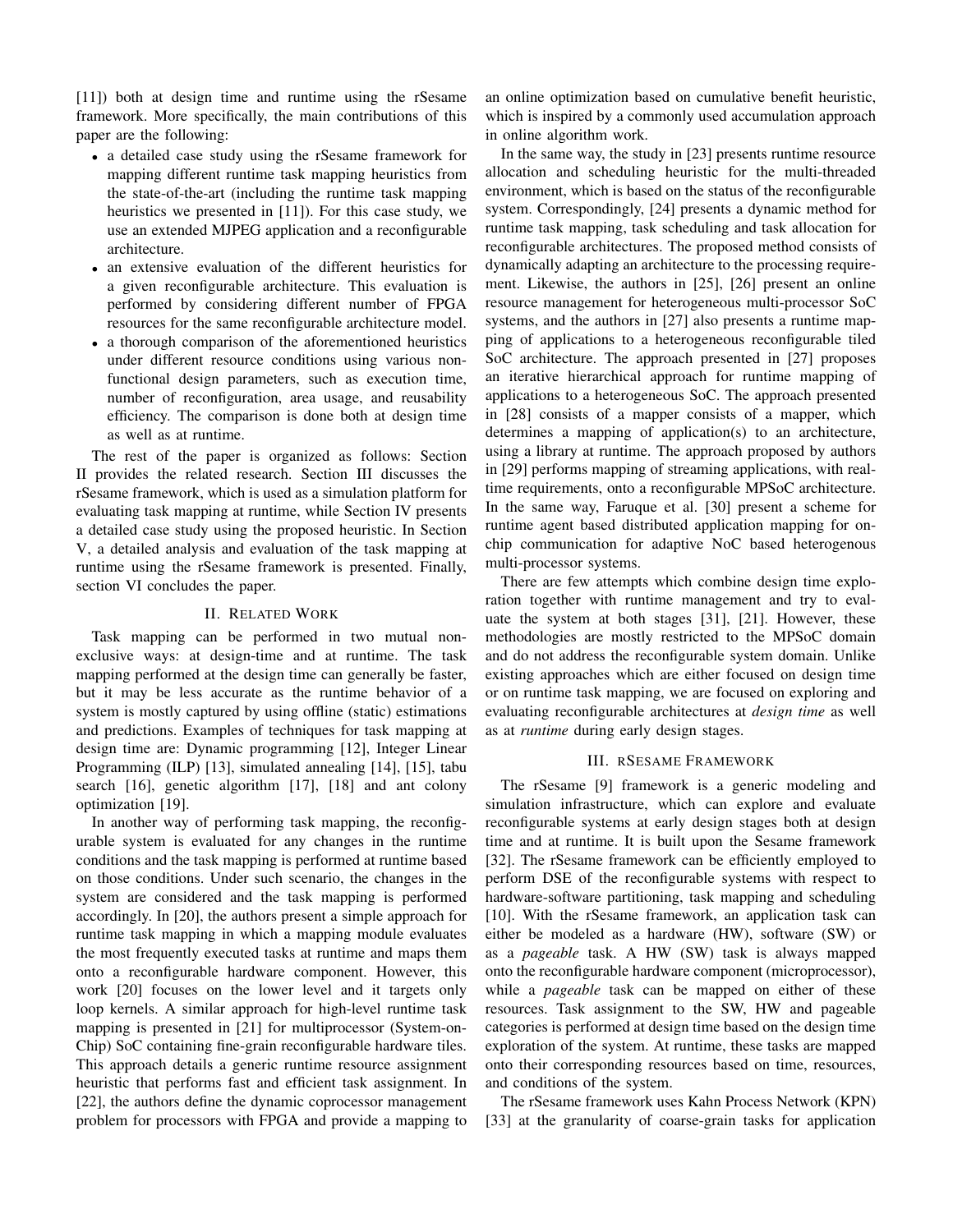modeling. Each KPN process contains functional application code instrumented with annotations that generate Read, Write and Execute events describing the actions of the process. The generated traces are forwarded onto the architecture layer using an intermediate mapping layer, which consists of Virtual Processors (VPs) to schedule these traces. Along with the VPs, the mapping layer contains a Runtime Mapping Manager (RMM) that deals with the runtime mapping of the applications on the architecture. Depending on current system conditions, the RMM decides where and when to forward these events. To support its decision making, the RMM employs an arbitrary set of user-defined policies for runtime mapping which can simply be plugged in and out of the RMM. The RMM also collaborates with other architectural components to gather architectural information. The architecture layer in the framework models the architectural resources and constraints. These architectural components are constructed from generic building blocks provided as a library, which contains components for processors, memories, on-chip network components, etc. As a result, any kind of reconfigurable architecture can be constructed from these generic components. Besides the regular parameters, such as computation and communication delays, other architectural parameters like reconfiguration delay and area for the reconfigurable architecture, can also be provided as extra information to these components.

The rSesame framework provides various useful design parameters to the designer. These includes the total execution time (in terms of simulated cycles), area usage, number of reconfigurations, percentage of reconfiguration, percentage of HW/SW execution and reusability efficiency. These design parameters are described in more detail in the following.

#### *A. Execution time*

The execution time is recorded in terms of simulated clock cycles. The SW execution time is the total number of cycles when all the tasks are mapped only on the GPP. The HW execution time is recorded when the tasks are mapped onto the FPGA. The speedup is calculated as a ratio of these two values.

## *B. Percentage of HW/SW execution time*

The percentage of HW (SW) execution is computed as the total percentage of the execution time contributed by the FPGA (GPP) for HW (SW) execution of an application. Similarly, the percentage of reconfiguration time represents the percentage of the total execution time spent in reconfigurations. This provides an indication on the total time spent in the computation and in the reconfiguration. These values are calculated as follows.

The percentage of SW execution time is given by:

$$
SW\, \text{Exec}(\%) = \frac{\sum_{i=1}^{N} \# \text{SWEx}(T_i) \cdot T_{SW(i)}}{\text{TotalExecTime}} \cdot 100 \tag{1}
$$

where  $\#SWEx(T_i)$  is the total number of SW executions counted by the model for task  $T_i$ ,  $T_{SW(i)}$  is the software

execution latency for task  $T_i$ , and TotalExecTime is the total simulated execution time.

The percentage of HW execution time is given by:

 $HW$ 

$$
\operatorname{Exec.}(\%) \leq \frac{\sum_{i=1}^{N} \# \operatorname{HWEx}(T_i) \cdot T_{\text{HW}(i)}}{\operatorname{TotalExecTime}} \cdot 100
$$
 (2)

where  $\#HWEx(T_i)$  is the total number of HW executions counted for task  $T_i$  by the model,  $T_{HW(i)}$  is the hardware execution latency for task  $T_i$  and TotalExecTime is the total execution cycles incurred while running an application onto the given reconfigurable architecture.

Note that, the HW execution percentage can only be given here as an upper bound, since the execution of tasks on the FPGA can be performed in parallel. The metric calculated here is an accumulated value. The simulator, however, can give the actual value. A similar equation holds for the time spent reconfiguring, which is given as a percentage of the total execution time as follows:

$$
\text{Recon}(\%) \leq \frac{\sum_{i=1}^{N} \# \text{Recon}(T_i) \cdot T_{\text{Recon}(i)}}{\text{TotalExecTime}} \cdot 100 \tag{3}
$$

where #Recon( $T_i$ ) is the number of times  $T_i$  is configured,  $T_{Recon(i)}$  is the reconfiguration delay of  $T_i$ , and TotalExec-Time represents the total execution cycles incurred while running an application onto the given reconfigurable architecture.

## *C. Number of reconfigurations*

The number of reconfigurations is recorded as the total number of reconfigurations incurred during the execution of an application onto the given architecture. This provides an indication on how efficiently the reconfiguration delay is avoided, while mapping tasks onto the FPGA. For example, the mapping of task A, task B, and then task A again on the FPGA requires 3 reconfigurations, while by changing this mapping sequence to task A, task A and then task B requires only 2 reconfigurations.

#### *D. Time-weighted area usage*

The weighted area usage factor is a metric that computes how much area is used throughout the entire execution of an application on a particular architecture. This provides an indication on how efficiently the FPGA area is utilized. This metric is calculated as follows:

Area Usage(
$$
\%
$$
) = 
$$
\frac{\sum_{i=1}^{N} \text{Area}(T_i) \cdot T_{HW(i)} \cdot \#HWEx(T_i)}{\text{TotalExecTime} \cdot \text{Area(FPGA)}} \cdot 100
$$
 (4)

where Area $(T_i)$  is the area occupied by task  $T_i$  on the FPGA,  $T_{HW(i)}$  is the hardware execution latency of  $T_i$ ,  $\#HWEx(T_i)$ is the total number of HW executions counted by the model for task  $T_i$ , Area(FPGA) is the total area available on the FPGA and TotalExecTime is the total execution time of the application.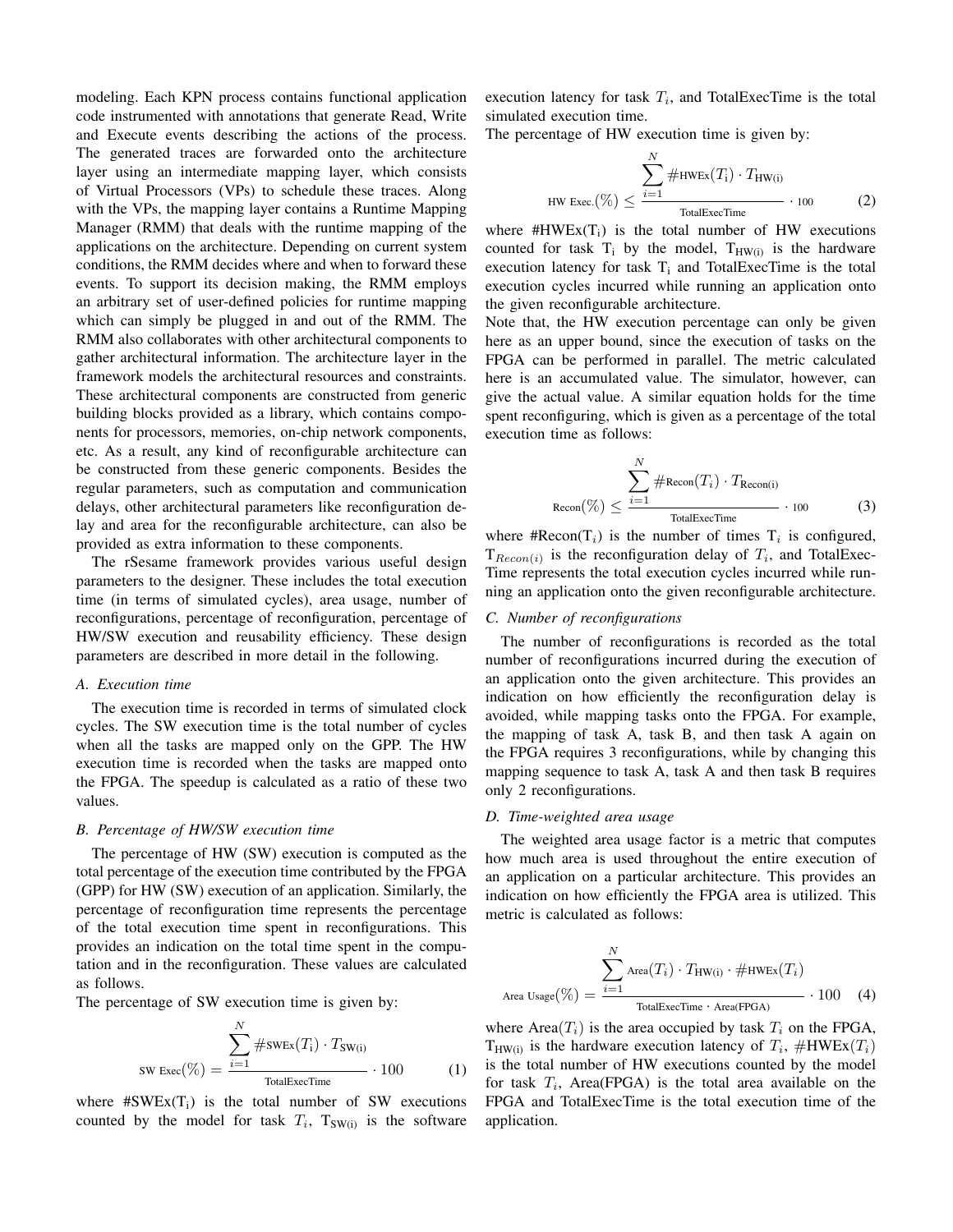#### *E. Reusability Efficiency*

A task execution onto the FPGA has two phases: the *configuration phase*, where its configuration data that represents a task is loaded onto the FPGA, and the *running phase*, where the task is actually processing data. In an ideal case, a task can be configured onto the FPGA only once and it is executed in all other cases. Nonetheless, this is not always possible as the FPGA has limited area. The Reusability Efficiency (RE) is the ratio of the reconfiguration time that is saved due to the hardware configuration reuse to the total execution time of any task. The RE of a task can be defined as follows:

RE<sub>task</sub> = 
$$
\frac{(\#HWEx - \#Recon) \cdot T_{Recon}}{\#HWEx \cdot T_{HW} + \#SWEx \cdot T_{SW} + \#Recon \cdot T_{Recon}}
$$
 (5)

where #HWEx, #SWEx and #Recon are the number of HW executions, SW executions and reconfigurations of a task, respectively. Similarly,  $T_{HW}$ ,  $T_{SW}$  and  $T_{Recon}$  are the corresponding hardware, software and reconfigurable latencies.

The RE of a task indicates the percentage of the total time saved by a task when multiple reconfigurations are avoided or, in other words, a task configuration is reused. The numerator in Equation 5 represents the time that is saved when a mapping of a task is reused and the denominator represents the total execution time. The total RE for an application can be calculated as the summation of the numerator in Equation 5 for all N tasks divided by the total execution time for the whole application as follows:

RE<sub>App</sub> 
$$
\leq \frac{\sum_{i=1}^{N} (\#HWEx(i) - \#Recon(i)) \cdot T_{Recon(i)}}{\text{TotalExecTime}}
$$
 (6)

Note that, the RE calculated in this way for the whole application can only be given here as an upper bound, since the execution of tasks on the reconfigurable hardware can be performed in parallel. A higher RE can obtain a higher speedup. To study this relation, we use the RE as an evaluation parameter to study the behavior of each task.

#### IV. CASE STUDY

We use the rSesame framework as a simulation platform for performing extensive evaluation of the various task mapping heuristics taken from the state-of-the-art. In order to perform this case study, we constructed a Molen model using the rSesame framework for mapping an extended MJPEG application (see Section IV-B) onto the Molen reconfigurable architecture [34] (see Section IV-A). The Molen model is used to evaluate the different task mapping heuristics taken from the state-of-the-art. We incorporated these task mapping heuristics as strategies for the Molen model to perform runtime task mapping of the extended MJPEG application onto the Molen architecture. We conducted an evaluation of these task Algorithm 1 Pseudo-code for the As Much As Possible Heuristic (AMAP) for mapping on task  $T_i$ .

1: HW  $\leftarrow$  set of tasks mapped onto the FPGA 2:  $SW \leftarrow$  set of tasks mapped onto the GPP 3: if  $T_i$  area  $\leq$  area then 4: {*T*<sup>i</sup> *is mapped onto FPGA*} 5: HW = HW  $\cup$  T<sub>i</sub> 6: area = area -  $T_i$ .area 7: else 8:  ${Map T_i \text{ onto the GPP}}$ 9:  $SW = SW \cup T_i$ 10: end if

mapping heuristics based on various system attributes recorded from the model.

The rSesame framework allows easy modification and adjustment of individual components in the model, while keeping other parts intact. As a result, the framework allows designers to experiment with different kinds of runtime task mapping heuristics. The considered heuristics have variable complexity with respect to their implementation, and the nature of their execution. In the original context, they were used at different system stages, ranging from the lower architecture level to Operating System (OS), and the higher application levels. These heuristics are used as a strategy to perform runtime mapping decisions in the model. These heuristics are taken from literature, and have been adapted to fit in the framework. In the following, we discuss these heuristics in more detail.

*1) As Much As Possible Heuristic (AMAP):* AMAP tries to maximize the use of FPGA resources (such as area) as much as possible, and it performs task mapping based on resource availability. In this case, tasks are executed on the FPGA if the latter has enough resource to accommodate them; otherwise, they are executed on the GPP. This straightforward heuristic can be used as a simple resource management strategy in various domains.

Algorithm 1 presents the pseudo-code that describes the functionality of AMAP heuristic for performing runtime mapping of a task  $T_i$ . The heuristic chooses to execute task  $T_i$ to the FPGA if there are sufficient resources (e.g. area in Algorithm 1) for  $T_i$  (line 3 to 6 in Algorithm 1). On all other conditions, tasks are executed on the GPP (line 7 to 9 in Algorithm 1).

*2) Cumulative Benefit Heuristic (CBH):* CBH maintains a Cumulative Benefit (CB) value for each task that represents the amount of time that would have been saved up to that point if the task had always been executed onto the FPGA. Mapping decisions are made based on these values and the available resources. For example, if the available FPGA resources are not sufficient to load the current task, tasks can be swapped if the CB of the current task is higher than that of the tobe-swapped-out set. Vahid et. al. [22] used this heuristic for dynamic coprocessor management of reconfigurable architectures at architecture level.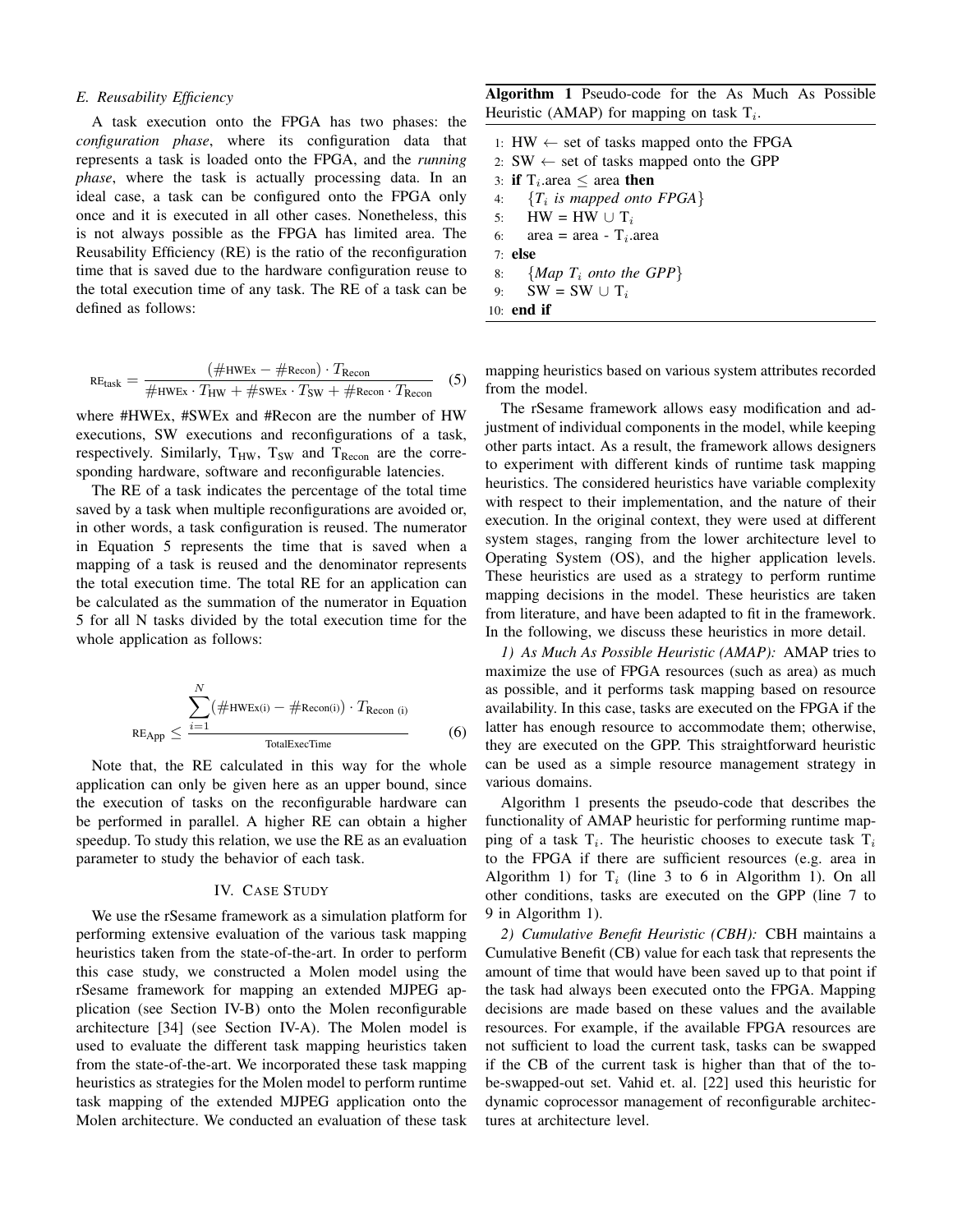Algorithm 2 Pseudo-code for the Cumulative Benefit Heuristic (CBH) for mapping on task  $T_i$ .

```
1: HW \leftarrow set of tasks mapped onto FPGA
2: SW \leftarrow set of tasks mapped onto the GPP
 3: if T_i area \leq area then
 4: if CB(T_i) > (T_{SW(i)} - T_{HW(i)}) then
 5: \{T_i \text{ is mapped onto } FPGA\}6: HW = HW \cup T<sub>i</sub>
 7: area = area - T_i.area
8: end if
9: else
10: {Not enough area, swap the mapped tasks.}
11: while area \leq T_j area and j \in HW do
12: if CB(T<sub>i</sub>) - (T<sub>SW(i)</sub> - T<sub>HW(i)</sub>) > CB(T<sub>j</sub>) then
13: area = area + \overline{T}_i area
14: end if
15: end while
16: if T<sub>i</sub>. area \leq area then
17: \{T_i \text{ is mapped onto } FPGA\}18: HW = HW \cup T<sub>i</sub>
19: area = area - T_i.area
20: else
21: \{Map\ T_i\ onto\ the\ GPP\}22: SW = SW \cup T_i23: end if
24: end if
```
Algorithm 2 presents the pseudo-code that describes the functionalities of CBH for performing runtime mapping of a task  $T_i$ . If the resources, such as area slices, are available in the FPGA, then  $T_i$  is executed onto the FPGA only if the CB of  $T_i$  is larger than its loading time defined by the difference between  $T_{SW(i)}$  and  $T_{HW(i)}$ , where  $T_{SW(i)}$  and  $T_{HW(i)}$  are software and hardware latencies of task  $T_i$  respectively (line 3 to 8 in Algorithm 2). In other cases when the FPGA lacks current capacity for executing the task, the heuristic searches for a subset of FPGA-resident tasks, such that removing the subset yields sufficient resources in the FPGA to execute the current task. The condition, however, is such that all the tasks in the subset must have smaller CB value than the current task (line 9 to 18 in Algorithm 2). If such a subset is not attained, then the current task is executed by the GPP (line 19 to 22 in Algorithm 2).

*3) Interval Based Heuristic (IBH):* In IBH, the execution is divided into a sequence of time slices (intervals) for mapping and scheduling. At the beginning of each interval, a task is examined for its execution. In each interval, the execution frequency of each task is counted, and the mapping decisions are made based on the frequency count of the previous intervals, such that tasks with the highest frequency count are mapped onto the FPGA. In [23], this heuristic is used for resource management in a multi-threaded environment at OS level.

Algorithm 3 presents the pseudo-code that describes the

Algorithm 3 Pseudo-code for the Interval Based Heuristic (IBH) for mapping on task  $T_i$ .

|    | 1: T ← set of all tasks.                                |
|----|---------------------------------------------------------|
|    | 2: while T != $\emptyset$ and area $\leq$ Total_area do |
| 3: | Select $T_i$ with maximum frequency count               |
|    | 4: if area + $T_i$ area $\le$ Total area then           |
| 5: | map $T_i$ onto FPGA                                     |
| 6: | area = area + $T_i$ .area                               |
| 7: | else                                                    |
|    | map $T_i$ onto GPP<br>8:                                |
| 9: | end if                                                  |
|    | 10: Remove $T_i$ from T                                 |
|    | 11: <b>end while</b>                                    |
|    | 12: Map rest of the tasks from T onto the GPP           |
|    |                                                         |

functionalities of the IBH heuristic for performing runtime mapping in each interval for a T set of tasks. Working from the highest to the lowest frequency count, each task  $T_i \in T$ that satisfies the current resource conditions is selected for FPGA execution. The area constraint is updated accordingly before considering the next task. This process continues until the FPGA is full, or there is no task left in T (line 2 to 6 in Algorithm 3). If the FPGA current capacity is not enough for executing any task from T, then they are executed with the GPP (line 8 to 12 in Algorithm 3). As it can be seen in Algorithm 3, tasks are executed to the FPGA based on frequency count, but other mapping criteria, such as speedup, can also be used.

*4) Reusability Based Heuristic (RBH):* RBH is based on the hardware configuration reuse concept, which tries to avoid the reconfiguration overhead by reusing the configurations, which are already available on the FPGA. The basic idea of the heuristic is to avoid reconfiguration as much as possible, in order to reduce the total execution time. Especially in case of application domains such as streaming and networking, where certain tasks are executed in a periodic manner e.g. on the basis of pixel blocks or entire frames, hardware configuration reuse can easily be exploited. To take advantage of such characteristics of streaming applications, in [11] we proposed this heuristic.

For certain tasks that are mapped onto the FPGA, RBH preserves them in the FPGA after their execution. These tasks are not removed from the hardware, so that their hardware configurations can be reused when the task is re-executed. Reusing hardware configurations multiple times can significantly avoid reconfiguration overhead; thus, performance can be considerably improved. Unfortunately, preserving hardware configurations is not possible for all tasks. For this reason, the heuristic tries to preserve hardware configurations for selected tasks. For example, tasks that have higher reconfiguration delay, and occur more frequently in the system have priority on being preserved in the FPGA.

We define three states for a task as shown in Figure 1: a waiting state, a mapped state, and a running state. A task is in the waiting state if it waits to be mapped. A task is in the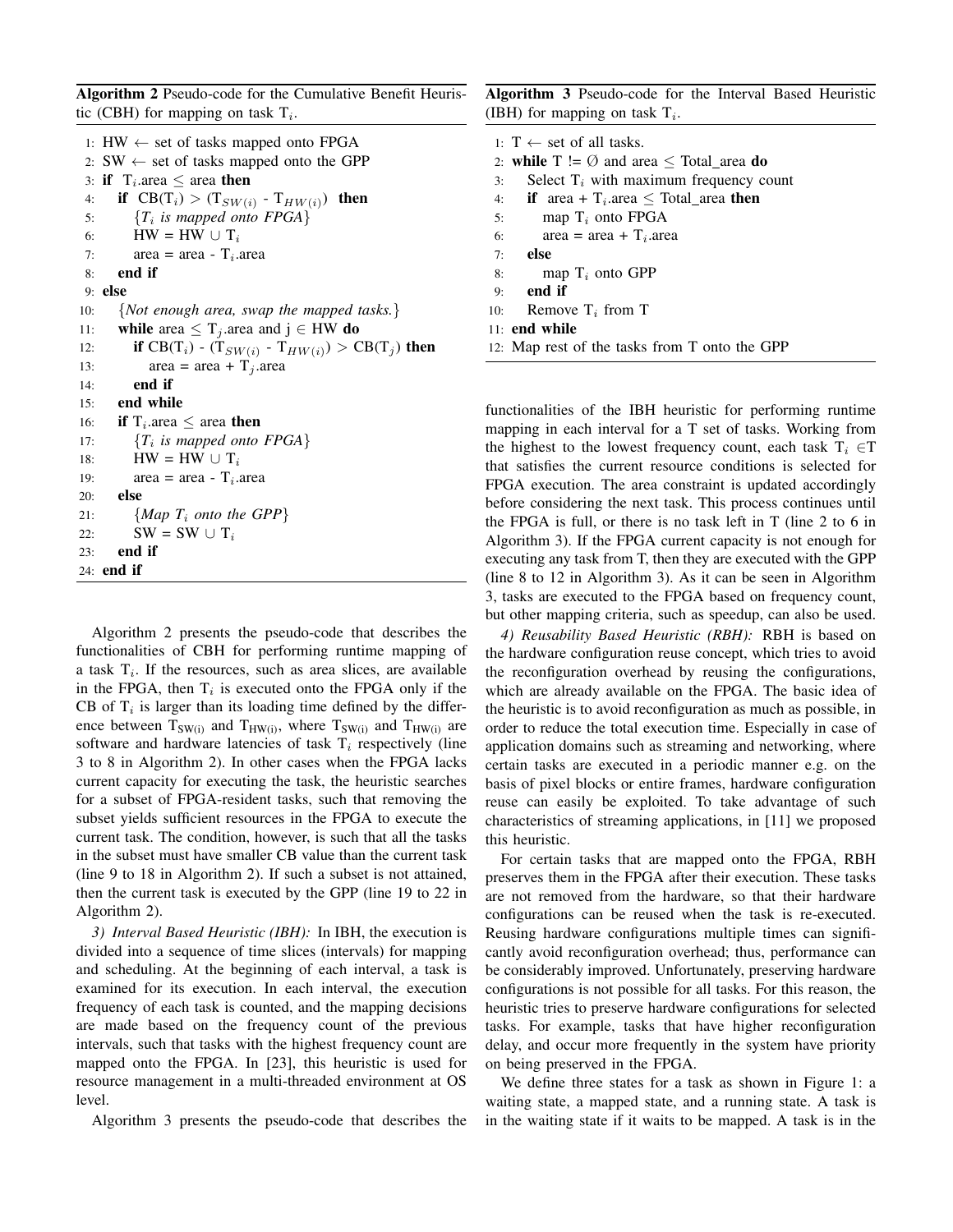

Fig. 1. A Finite State Machine (FSM) showing different states of a task.

mapped state if it is already configured on the FPGA, but it is not being executed; however, it may be re-executed later. A task is in the running state when the task is actually processing data. Figure 1 depicts a Finite State Machine (FSM) showing different states of a task, where the numbers 1 to 4 refer to the following state transitions:

- 1) when area becomes available or task dependency ends;
- 2) the task execution starts;
- 3) when other tasks need to be executed;
- 4) the task execution finishes, but the task may re-execute.

It should be noted that the mapped state has a reconfiguration delay associated with it. If a task transits from a waiting state to a running state, this delay is considered. However, if the task is already in the mapped state, its hardware configuration is saved in the FPGA and this delay is ignored. Thus, when the task needs to be re-executed it can immediately start processing without reconfiguration. The performance can be significantly improved by avoiding the former transition.

Algorithm 4 presents the pseudo-code that describes the functionality of the RBH heuristic for performing runtime mapping of a task  $T_i$ . If  $T_i$  is already configured, then it starts directly processing data (line 1 to 4 in Algorithm 4). However, if  $T_i$  is not currently available in the FPGA, then the task is evaluated for its speedup. If resources are available,  $T_i$  is executed to the FPGA only if there is a performance gain (line 5 to 10 in Algorithm 4). The performance gain in this case is measured in terms of speedup. The speedup for each task is measured at runtime by using the following equation:

$$
\text{Speedup} = \begin{cases} \frac{T_{\text{SW}}}{T_{\text{HW}}} & t = 0\\ \frac{T_{\text{SW}} \cdot (\# \text{HWEx} + \# \text{SWEx})}{\# \text{SWEx} \cdot T_{\text{SW}} + \# \text{HWEx} \cdot T_{\text{HW}} + \# \text{Recon} \cdot T_{\text{Recon}}} & t > 0 \end{cases} \tag{7}
$$

where #HWEx, #SWEx and #Recon are the number of HW executions, SW executions and reconfigurations of a task respectively. Similarly,  $T_{HW}$ ,  $T_{SW}$  and  $T_{Recon}$  are the corresponding hardware, software and reconfigurable latencies, and t is the execution time-line. When the application execution starts,  $t = 0$ . The heuristic maintains a profiling count of HW executions, SW executions and reconfigurations for all tasks. Each time a task is executed, these counters for that task are updated. For instance, if a task is executed with the GPP, its SW count is incremented, and if the task is executed in the FPGA, its HW count is incremented. Similarly, the reconfiguration count of a task is incremented when a task is (re)configured. These count values for each task are Algorithm 4 Pseudo-code for the Reusability Based Heuristics (RBH) for mapping on task  $T_i$ .

1: {*Task already mapped on FPGA, do not configure.*}

2: if  $T_i$  == MAPPED then

3:  $T_i$  state  $\leftarrow$  RUNNING;

```
4: else
```
- 5: if area  $\geq T_i$  area then
- 6: if SpeedUp( $T_i$ ) > 1 then
- 7: {*Task not mapped on FPGA, configure it.*}
- 8: configure $(T_i)$ ;

9:  $T_i$  state  $\leftarrow$  RUNNING;

10: end if

```
11: else
12: for All tasks T_i on the FPGA do
13: if SpeedUp(T_j) < SpeedUp(T_i) then
14: candidateSet = candidateSet ∪ T_j15: end if
16: end for
17: while area \leq T_i area do
18: Select T_k \in \text{candidateSet with lowest RER}19: removeSet = removeSet ∪ T_k20: area = area + T_k.area;
21: end while
22: if T_i area \leq area then
23: for All task T_m \in removeSet do
24: T_m.state = WAITING;
25: end for
26: {Task not mapped on FPGA, configure it.}
27: configure(T_i);
28: T_i.state \leftarrow RUNNING;
29: end if
30: end if
31: end if
```
accumulated from all the previous executions. As a result, they reflect the execution history of a task. The speedup calculated with these count values indicates the precise speedup of a task up to that point of execution.

If the available resources are not enough in the FPGA, a set of tasks from the FPGA is swapped to accommodate  $T_i$  in the FPGA. The task swapping, in this case, is done based on two factors: a) speedup and b) Reconfiguration-to-Execution Ratio (RER). In the first step, a candidate set of tasks from the FPGA is selected, in such a way that these tasks are less beneficial than the current task in terms of speedup (line 12 to 16 in Algorithm 4). The speedup in this case is also calculated by using Equation 7. In the second step, the candidate set is examined for its RER ratio, such that tasks with the lowest RER values are swapped first (line 17 to 21 in Algorithm 4). The RER value for each task is computed as follows:

$$
RER = \frac{T_{Recon}}{T_{HW}} \cdot Excel\_Freq
$$
 (8)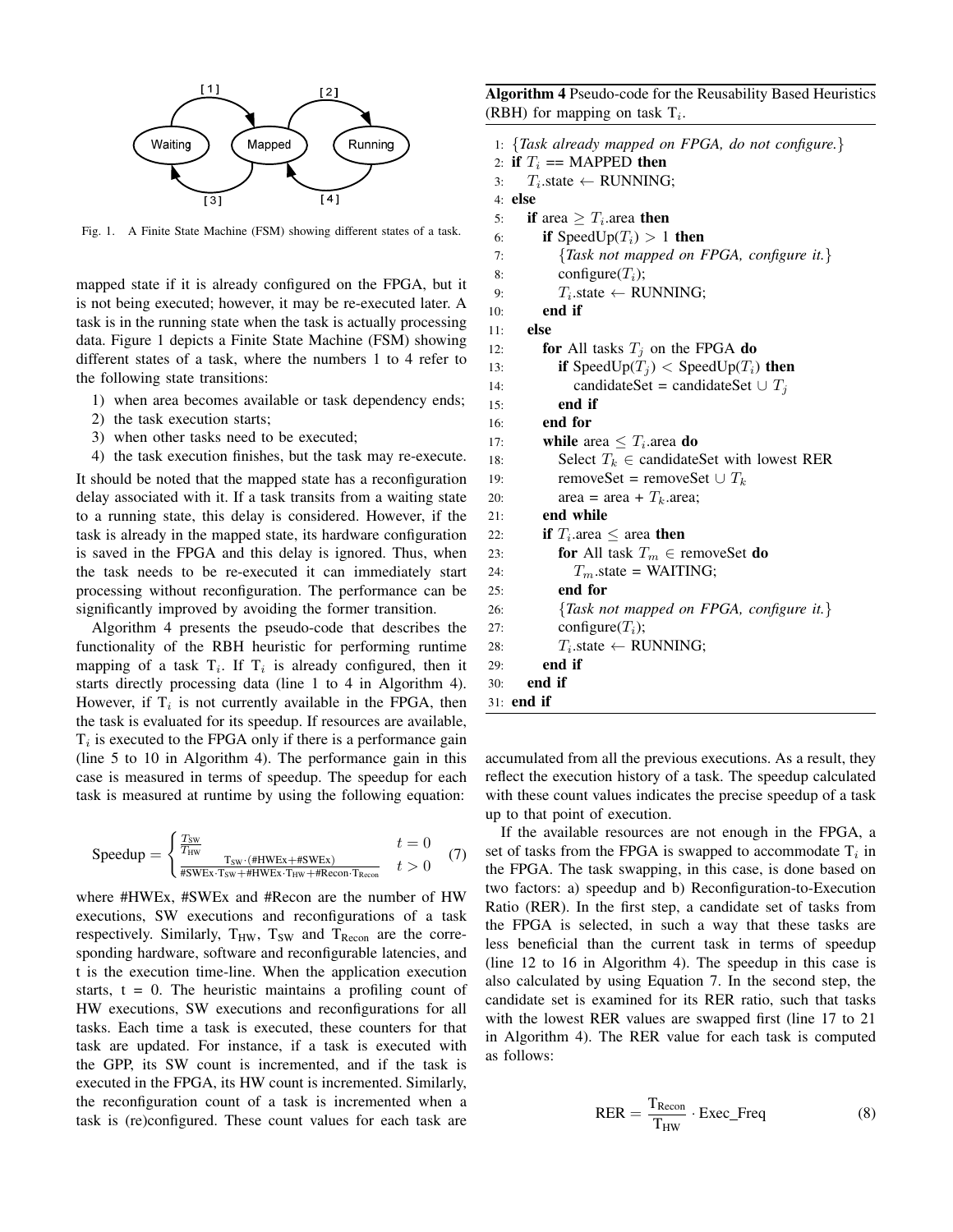

Fig. 2. The machine organization of the Molen reconfigurable architecture. The architecture consists of a General Purpose Processor (GPP) and a Reconfigurable Processor (RP), which are coordinated by an arbiter.

where Exec\_Freq is the average execution frequency of the task in its past history. The execution frequency of a task can be simply computed from the execution profile of each task with respect to the total execution count of that application as follows:

$$
Exec\_Freq = \frac{\#HWEx}{\sum_{i=1}^{N} HW_iEx}
$$
 (9)

where the numerator represents the number of times a task is executed on a hardware. The denominator represents the total hardware execution count of the entire application, and N represents the total number of tasks in an application.

A task with a high RER value indicates that it has high reconfiguration-per-execution delay, and it has executed frequently, in its history in the system, making it a probable candidate for future execution. The heuristic makes a careful selection while removing tasks from the FPGA. By preserving tasks with high RER values as long as possible in the FPGA, we try to avoid the reconfiguration of the frequently executed tasks. We would like to stress the fact that the speedup value computed using Equation 7 is not a constant factor. This value is continuously updated based on the execution profile of the task at runtime. Hence, mapping tasks onto the FPGA based on such value, represents the precise system behavior at that instance of time. Note that the RBH is a generic heuristic, and it is not restricted to one type of resource or one type of architecture. To perform runtime mapping decisions considering multiple resources (such as memory or DSP slices) for different architectural components, the parameters defining the heuristic can be easily customized, hence making it a flexible approach.

# *A. Molen Architecture*

Figure 2 depicts the machine organization of the Molen polymorphic processor that is established on the basis of the tightly coupled co-processor architectural paradigm [34], [35]. It consists of two different kinds of processors: the core processor that is a GPP, and the Reconfigurable Processor (RP), such as an FPGA. The reconfigurable processor is further



Fig. 3. The Motion-JPEG (MJPEG) application Model considered for the case study. The MJPEG application is extended by injecting sporadic applications in each frame.

subdivided into the reconfigurable microcode ( $\rho\mu$ -code) unit and *Custom Computing Unit* (CCU). The CCU is executed on the FPGA, and it supports additional functionalities, which are not implemented in the core processor. In order to speed up the program execution, parts of the code running on a GPP can be implemented on one or more CCUs.

The GPP and the RP are connected to an arbiter. The arbiter controls the co-ordination of the GPP and the RP by directing instructions to either of these processors. The code to be mapped onto the RP is annotated with special pragma directives. When the arbiter receives the pragma instruction for the RP, it initiates an "*enable reconfigurable operation*" signal to the reconfigurable unit, gives the data memory control to the RP and it drives the GPP into a waiting state. When the arbiter receives an "*end of reconfigurable operation*" signal, it releases the data memory control back to the GPP and the GPP can resume its execution. An operation executed by the RP, is divided into two distinct phases: set and execute. In the set phase, the CCU is configured to perform the supported operations and in the execute phase the actual execution of the operation is performed. The decoupling of set and execute phase, allows the set phase to be scheduled well ahead of the execute phase and thereby hiding the reconfiguration latency.

#### *B. Application Model*

We extend a Motion-JPEG (MJPEG) encoder application to use it as an application model for this case study. The corresponding KPN is shown in Figure 3. The frames are divided into blocks, and each task performs a different function on each block as it is passed from task to task. MJPEG operates on these blocks (partially) in parallel. A random number (0 to 3) of applications (APP1 to APP3) are injected in each frame of the MJPEG application in order to create a dynamic application behavior. These applications are considered as sporadic ones, which randomly appear in the system, and compete with MJPEG for the resources. In this case study, we want to evaluate task mapping under different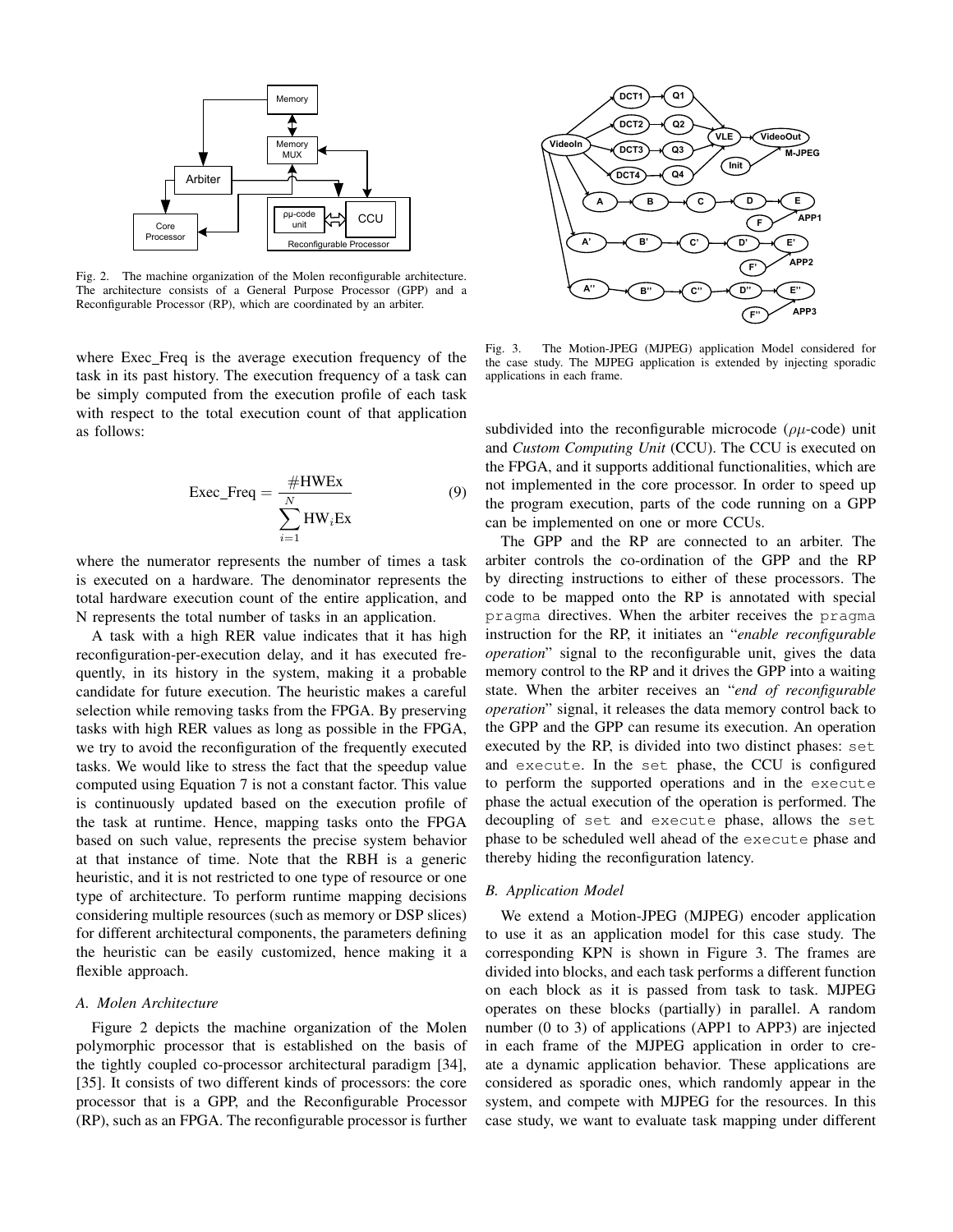| Hardware  | Area (Slices) |
|-----------|---------------|
| XC4VFX12  | 5472          |
| XC4VFX20  | 8544          |
| XC4VFX40  | 18624         |
| XC4VFX60  | 25280         |
| XC4VFX100 | 42176         |
| XC4VFX140 | 63168         |

TABLE I AVAILABLE AREA (IN SLICES) FOR DIFFERENT FPGAS FROM THE XILINX VIRTEX4 FX FAMILY[36].

resource conditions, therefore we use only one application as a benchmark for comparing different heuristics. Nevertheless, the rSesame framework allows to evaluate any number of applications, architectures and task mapping heuristics.

#### *C. Experimental Setup*

As discussed before, for this case study, we consider a model instantiated from the rSesame framework for the Molen reconfigurable architecture. The model instantiated for this case study consists of 30 CCUs allowing each task to be mapped onto one CCU. Note that the number of CCUs is a parameter that can be defined based on the number of pageable and HW tasks. For this case study, we consider all tasks as pageable to fully exploit the runtime mapping by deciding *where* and *when* to map them at runtime depending on the system condition. The model allows dynamic partial reconfiguration and, therefore, if the FPGA cannot accommodate all tasks at once, the latter can be executed after runtime reconfiguration.

We study and evaluate different task mapping heuristics from various domains by considering, for the same architecture model, different FPGA sizes. We consider six FPGAs from the Xilinx Virtex-4 FX family [36], namely XC4VFX12, XC4VFX20, XC4VFX40, XC4VFX60, XC4VFX100 and XC4VFX140. These FPGAs have different available area (slices) as shown in Table I. As a result, they are used to evaluate the runtime task mapping under different resource conditions. Note that in this case study we have used area as one dimensional space. Nevertheless, rSesame can evaluate any other types and numbers of architectural parameter. We assume the Processor Local Bus (PLB) of these FPGAs is 4 bytes wide, and the Internal Configuration Access Port (ICAP) functions at 100 MHz, thus, its configuration speed is considered at 400 MB/sec [37].

We use estimated values of the computational latency, the area occupancy (on the FPGA) and the reconfiguration delay for each CCU. The computational latency values for the GPP model are initialized using the estimates obtained from literature [38], [39] (non-Molen specific).

We estimated area occupancy for each process mapped onto the CCU using the Quipu model [40]. Quipu establishes a relation between hardware and software, and it predicts FPGA resources from a C-level description of an application using Partial Least Squares Regression (PLSR) and Software Complexity Metrics (SCM). Kahn processes contain functional C-code together with annotations that generate events such as Read, Execute and Write. As a result, Quipu can estimate area occupancy of each Kahn process. Such estimations are accepted while exploring systems at very early design stages with rSesame. In later design stages, other more refined models can be used to perform more accurate architectural explorations.

Based on the reconfiguration delay of each FPGA, and the estimated area of each Kahn process, we computed the reconfiguration delay of each CCU using the following equation:

$$
T_{\text{Recon}} = \frac{\text{CCU\_slices}}{\text{FPGA\_slices}} \cdot \frac{\text{FPGA\_bitsream}}{\text{ICAP\_bandwidth}} \tag{10}
$$

where CCU slices is the total number of area slices a CCU requires, FPGA slices is the total number of slices available on a particular FPGA, FPGA bitstream is the bitstream size in MBs of the FPGA and ICAP bandwidth is the ICAP configuration speed. As a final remark, we assume that there is no delay associated with the runtime mapping, such as task migration and context switching.

# V. HEURISTICS EVALUATION

In this section, we provide a detailed analysis of the experimental results and their implications for the aforementioned case study. We conducted a wide variety of experiments on the above-mentioned task mapping heuristics with the Molen architecture by considering various FPGAs of different sizes. We evaluated and compared these heuristics based on the following parameters:

- the execution time;
- the number of reconfigurations;
- the percentage of hardware/software executions;
- the reusability efficiency.

The detailed description of these parameters has been provided in Section III. In the rest of this section, we discuss the evaluation results by using these parameters in more detail.

#### *A. Execution Time*

Figure 4 depicts the results of running different task mapping heuristics for mapping an extended MJPEG application onto the Molen architecture with various FPGAs of different sizes. The primary y-axis (left) in the graph represents the application execution time measured for each heuristic. The software-only (SWonly) execution is measured when all the tasks are mapped onto the GPP. Similarly, the hardwareonly (HWonly) execution is measured when all the tasks are mapped onto the FPGA<sup>1</sup>. The static execution (STonly) is measured when only design time exploration is performed. In STonly execution, a fixed set of hardware tasks is considered for the FPGA mapping and this set does not change during the application runtime. For this experiment, tasks considered as fixed hardware are DCT1-DCT4 and Q1-Q4. The secondary y-axis (right) in Figure 4 represents the application speedup

<sup>1</sup>In HWonly, tasks are forced to be executed on the FPGA. However, if the task does not fit on entire FPGA, the task is executed on the GPP.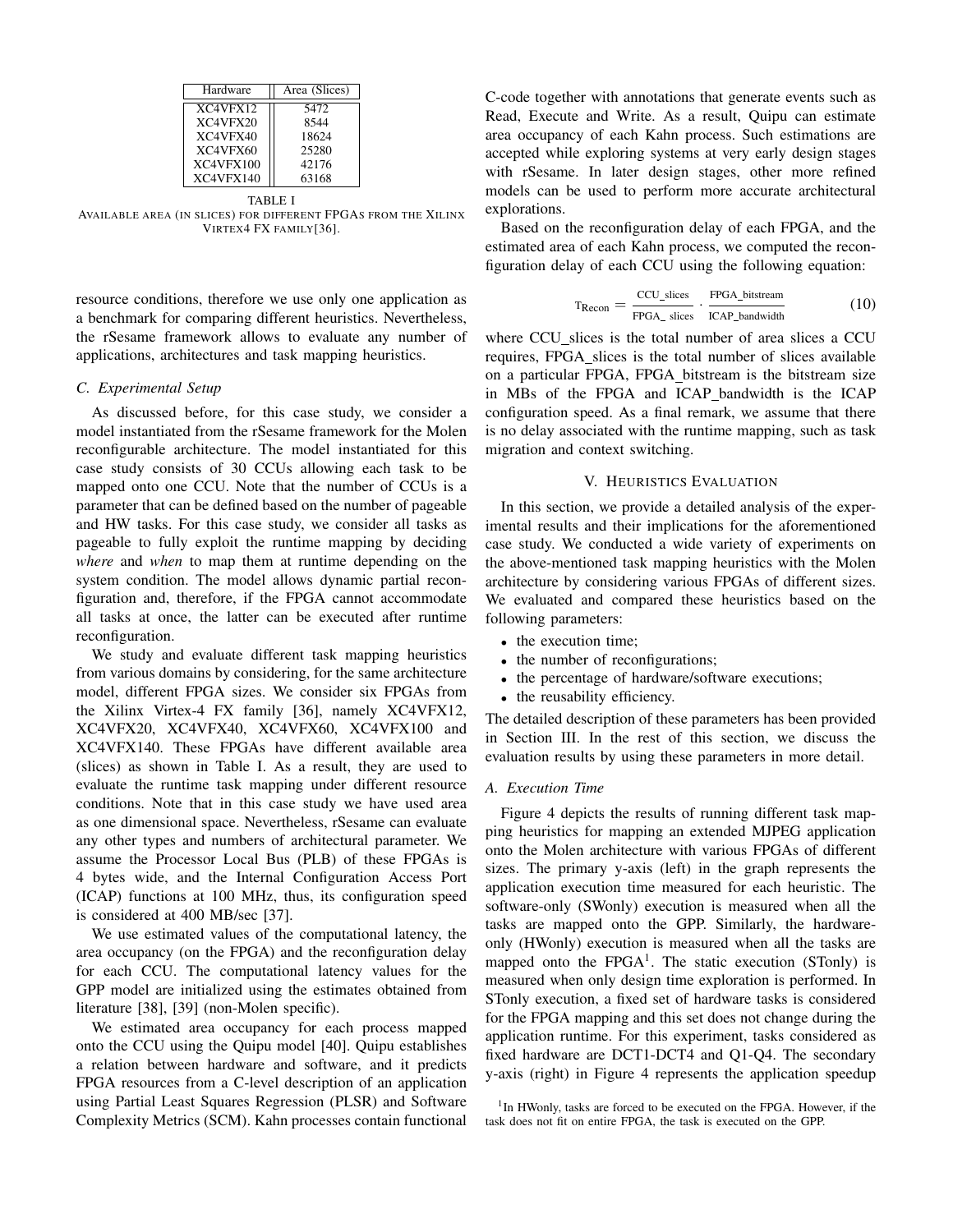

Fig. 4. Comparison of the different heuristics tested in the proposed case study under different FPGAs conditions in terms of simulated execution time with corresponding application speedup. The application performance is proportional to the FPGA size. HWonly mapping has the best performance followed by RBH, AMAP, CBH and IBH. STonly has the worst performance.

for each heuristic compared to the SWonly execution. The xaxis lists different types of FPGAs which are ranked (from left to right) based on their sizes, such that XC4VFX12 has the smallest number of area slices and XC4VFX140 has the largest number of area slices (see Table I). Several observations in terms of FPGA resources and speedup for different heuristics can be made from Figure 4.

A first observation that can be noticed from Figure 4 is that the application performance is proportional to a certain degree to the FPGA size: the bigger the available area in the FPGA the higher the application performance. In the case of XC4VFX12, there is no significant performance gain by using any heuristic compared to the software execution. As there is a limited area, only few tasks can be mapped onto the FPGA, thus, performance is limited. Nevertheless, there is a notable performance improvement with the other FPGAs.

| <b>Heuristics</b> | Performance Increase $(\%)$     |                                   |  |
|-------------------|---------------------------------|-----------------------------------|--|
|                   | $XC4VFX12 \Rightarrow XC4VFX20$ | $XC4VFX100 \Rightarrow XC4VFX140$ |  |
|                   | [has 54% slice increase]        | Thas 33% slice increasel          |  |
| <b>HWonly</b>     | 67.9                            | 3.14                              |  |
| STonly            | 0.69                            | 0.007                             |  |
| AMAP              | 30                              | 77                                |  |
| <b>IBH</b>        | 15                              | 0.87                              |  |
| <b>CBH</b>        | 67                              | 8.5                               |  |
| <b>RBH</b>        | 70                              | 2.8                               |  |

TABLE II

THE PERFORMANCE INCREASE IN DIFFERENT HEURISTICS WITH THE CORRESPONDING AREA INCREASE IN THE FPGA. THERE IS NO LINEAR RELATION BETWEEN AREA AND THE CORRESPONDING PERFORMANCE IMPROVEMENT.

Secondly, while comparing the results of different heuristics for different FPGAs in the Figure 4, we observe that there is no linear relation between the FPGA area and the corresponding performance. For instance, although XC4VFX20 has 54% more slices than XC4VFX12, the corresponding increase in the application performance is 67.9%, in the case of HWonly, as shown in Table II. Similarly, there is 33% increase in area slices while comparing XC4VFX140 with XC4VFX100 in Table I. Nevertheless, there is considerably lower increase in the performance in this case, as compared to the former case. The performance increase associated with the corresponding area increase in XC4VFX12 and XC4VFX20 as compared to XC4VFX100 and XC4VFX140 respectively, in case of different heuristics, is reported in Table II. The table depicts that there is indeed no linear increase in the performance with area increase. This becomes obvious as the performance increase in an application is bounded by the degree of parallelism in that application. The use of more resources does not always guarantee a better application performance.

Another observation that can be made from Figure 4 is in terms of application performance of each heuristic. As it can be seen from the figure, STonly has the worst application performance, and HWonly has the best application performance. HWonly executes *all* tasks on the FPGA. As a result, it has approximately upto 9 times better performance than SWonly. STonly executes a fixed set of tasks on the FPGA, and mapping optimizations cannot be performed at runtime, and as a result has only upto 3 times better performance than SWonly. On the other hand, with runtime heuristics such as AMAP, IBH, CBH and RBH, the task mapping is performed at runtime. When the application behavior changes due to the arrival of a sporadic application, task mapping is optimized, and better performance can be obtained in latter cases. This can be clearly seen in the figure, where the performance of the other heuristics, such as RBH, CBH, IBH and AMAP, has ranged between HWonly and STonly.

While comparing the application performance of RBH against the other heuristics, we observe that, RBH provides the best performance. RBH outperforms IBH under all resource conditions. RBH performs similar to CBH in the case of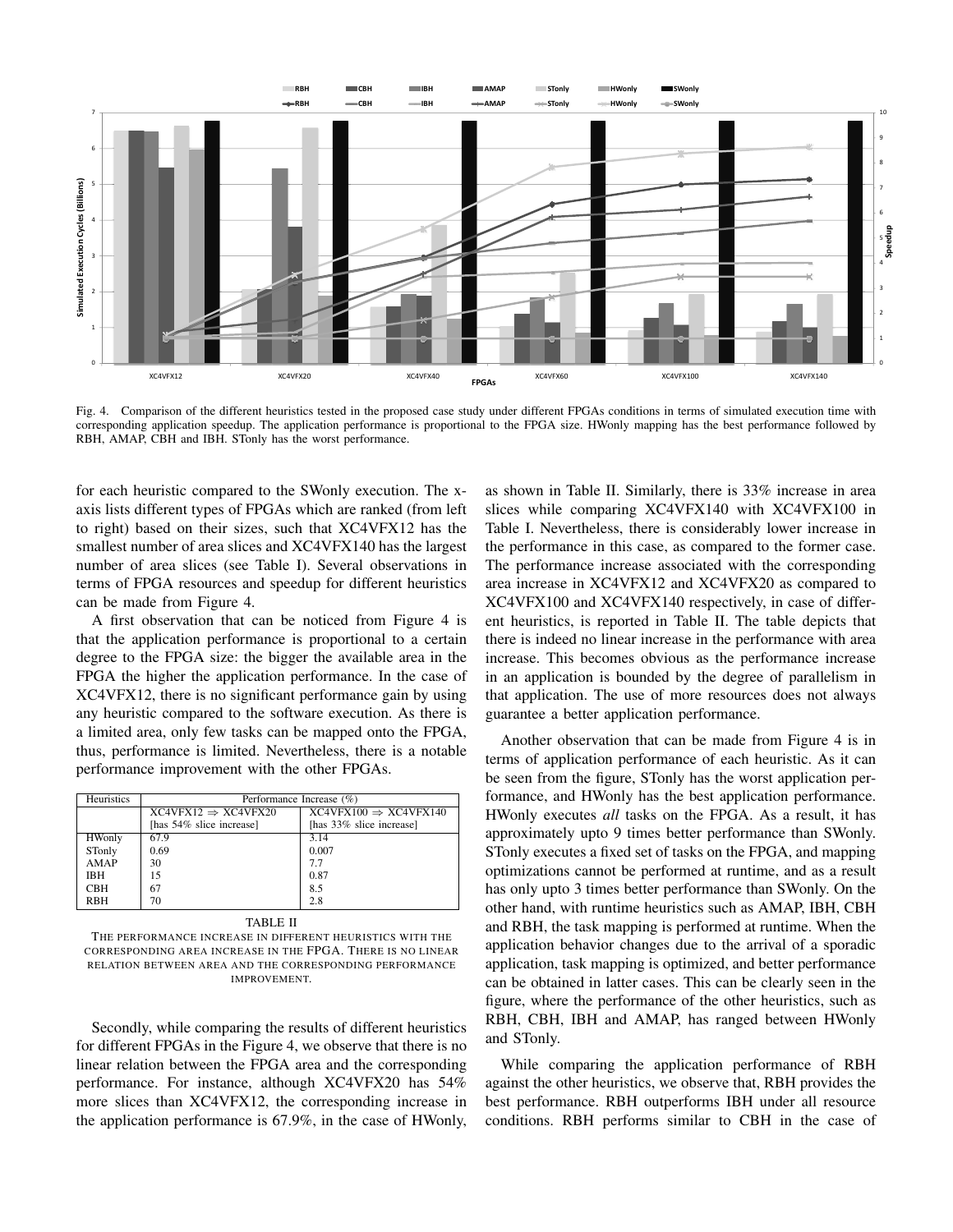

Fig. 5. The performance increase of the RBH compared to HWonly, STonly, IBH, CBH and AMAP. RBH performs better than AMAP under all resource conditions except XC4VFX12. RBH performs better than STonly, IBH and CBH under all resource conditions.

XC4VFX12, XC4VFX20 and XC4VFX40, while it performs better than CBH for the rest of the FPGAs. Task mapping is highly influenced by the task selection criteria and the FPGA size. CBH chooses a task with the highest SW/HW latency difference and executes it to the FPGA. RBH also maps tasks based on the speedup factor, but the major difference is in the way this value is calculated. RBH calculates the speedup value at runtime taking into account the past execution history, while with CBH the SW/HW value is calculated statically. This difference significantly influences the performance of these heuristics. The performance increase of the RBH as compared to HWonly, STonly, IBH, CBH and AMAP is reported in Figure 5. As it can be inferred from the figure, the performance improvement of the RBH compared to AMAP shows an irregular behavior. The RBH performs 10% worst than AMAP for XC4VFX12. However, the improvement significantly increases for XC4VFX20. For XC4VFX40, the improvement suddenly decreases to 10%. The improvement is regained for XC4VFX60, and stays identical for XC4VFX100 and XC4VFX140. AMAP performs task mapping based on the area availability in an ad-hoc manner, in the sense that it tries to map as many tasks as possible at once. However, the RBH performs a selective task mapping based on the task speedup and the hardware configuration reuse. When area is limited, as in the case of XC4VFX12, not many hardware configurations can be preserved in the FPGA. Thus, configuration reuse cannot be exploited with the RBH. As a result, AMAP performs better than RBH. With the increase in area, many hardware configurations can be preserved in the FPGA. Consequently, the RBH performs better than AMAP.

#### *B. Number of Reconfigurations*

Figure 6 depicts an overview of the number of reconfigurations for different heuristics, by considering different FPGAs. Several observations can be made from Figure 6 in terms of FPGA resources and the number of reconfigurations for the different heuristics. Only few tasks can be executed on the FPGA with limited area slices, contributing to the small

reconfiguration counts. When the area slices increase, more tasks can be executed onto the FPGA, and hence reconfiguration counts increases. Nevertheless, the reconfiguration count is greatly influenced by the mapping strategies used. As it can be inferred from Figure 6, HWonly has relatively higher reconfigurations as compared to other heuristics. With HWonly, *all* tasks are executed to the FPGA, and hence they are configured frequently. In large FPGAs, there is a possibility for CCUs to save and re-use their configurations and hence avoid their reconfiguration. Therefore, reconfigurations saturates with large FPGAs. Similarly, STonly has a relatively low number of reconfigurations with small FPGAs,



Fig. 6. Heuristics comparison under different FPGAs conditions in terms of number of reconfigurations. There is a direct relation between the number of reconfigurations and the FPGA area.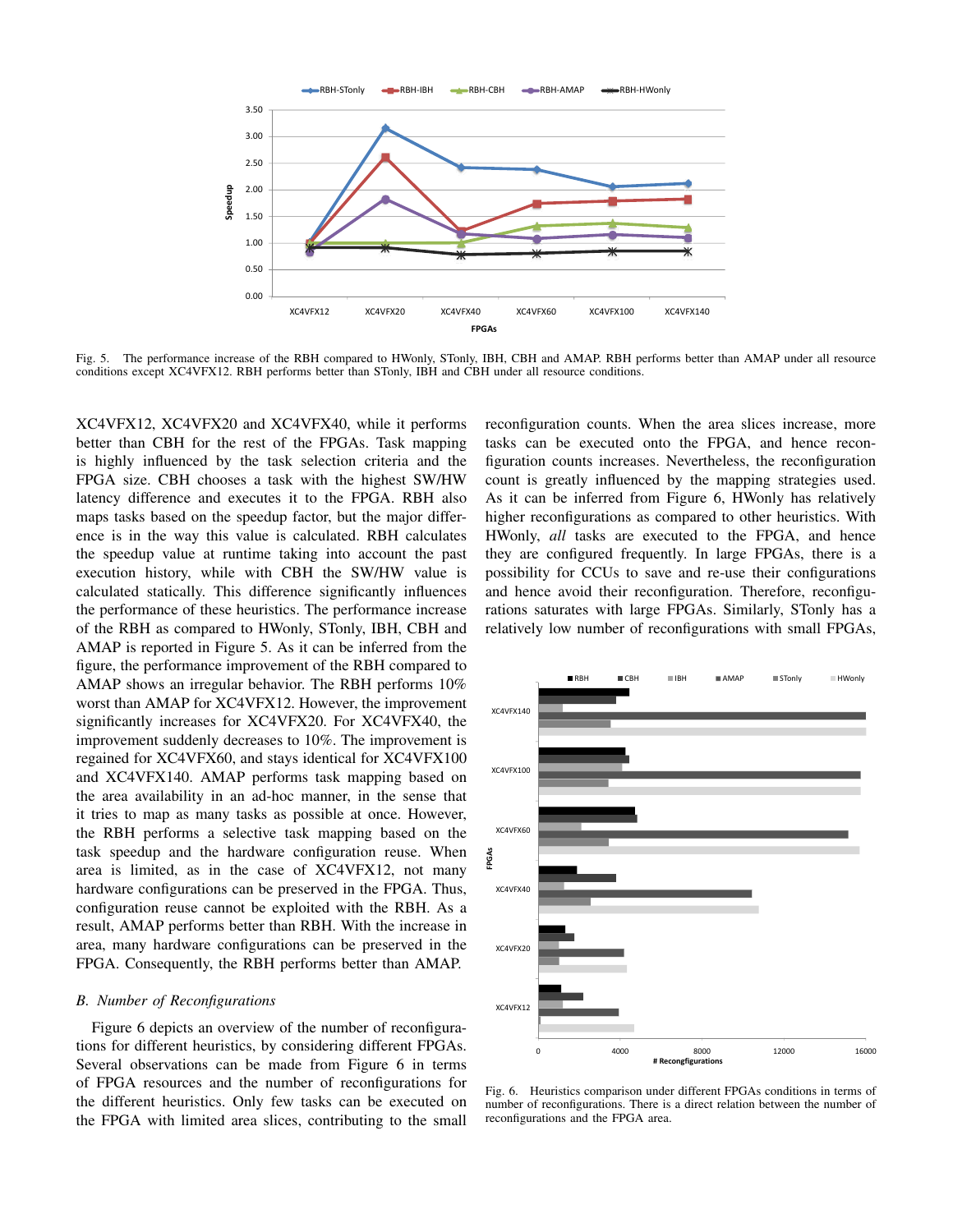such as XC4VFX12 and XC4VFX20. The reconfiguration count increases in case of XC4VFX40 and XC4VFX60, and then, it stays constant in all other cases. STonly executes a fixed set of HW tasks in all cases, since the number of HW task is constant, the reconfiguration also saturates.

We can observe from Figure 6 that AMAP has significantly higher reconfiguration counts unlike the other heuristics. AMAP performs task mapping based on the area availability in an ad-hoc manner, in the sense that any task can be mapped onto the FPGA. This leads to a significant increase in reconfiguration counts. It is worth noticing that the application performance in case of AMAP does not decrease drastically with the higher reconfiguration numbers. We may expect a significant performance decrease due to massive reconfigurations. The reconfiguration latency considered for a task is relatively small compared to the HW execution latency. Despite the larger number of reconfigurations, the performance can be considerably improved with the HW execution in such cases. Similarly, in the case of CBH, the reconfiguration counts are lower in smaller FPGAs due to lower hardware executions. This number increases with large FPGAs. There are no significant changes in the reconfiguration counts with the increase in area slices once sufficient area is available.

The number of reconfigurations for IBH is somewhat lower compared to the other heuristics, such as AMAP, CBH and RBH under all FPGA conditions. This is not due to an efficient algorithm which tries to optimize the reconfiguration delay, rather it is the effect of limited HW execution. In case of IBH, the mapping decision is changed only in the beginning of each interval, and the mapping behavior is fixed within an interval. Thus, a fixed set of tasks is mapped onto the FPGA during such an interval. This limits the hardware execution percentage, and hence the reconfigurations. On the other hand, RBH reuses the hardware configurations to reduce the total number of reconfigurations. As a result, we observe a lower number of reconfigurations in case of RBH compared to CBH and AMAP in Figure 6. Note that IBH and STonly have lower reconfigurations than RBH as a consequence of their lower hardware execution. Nonetheless, RBH has a better reconfiguration-to-HW-execution ratio as compared to IBH and STonly, making the former better in terms of performance.

# *C. Percentage of Hardware Execution, Software Execution and Reconfiguration*

Figure 7 shows the comparison between different task mapping heuristics in terms of hardware execution, software execution and reconfiguration measured using the equations 1, 2 and 3 respectively. The x-axis in the graph is stacked as 100%, and it shows the contribution of hardware execution, software execution and reconfiguration to the total execution time. We observe that in few FPGAs the percentage of execution is greater than 100%. The hardware execution percentage measured in Equation 1 is provided as an upper bound to address the parallel execution possibility of the FPGA, as a result, its value can go beyond the 100% limitation.

A first observation that can be made from Figure 7 is in terms of execution percentage and FPGA area. The limited area slices in the FPGA confines the HW execution percentage in smaller FPGAs. The hardware execution percentage increases considerably with more area slices, but this increase is not linear. As it can be seen from the figure, hardware execution percentage somewhat saturates with large FPGAs, such as XC4FX100 and XC4FX140. This observation is valid for all the runtime mapping heuristics including STonly and HWonly.

With HWonly mapping, *all* tasks are forced to be executed to the FPGA. However, if the task does not fit on the entire FPGA, then the task is executed with the GPP. Therefore, in Figure 7, we observe certain percentage of software execution with small FPGAs, but with larger FPGA, there is only HW execution and the corresponding reconfiguration. With smaller FPGAs, almost no tasks are executed in hardware, and as a result, STonly has very minimal hardware execution (if any) and the corresponding reconfiguration. With the larger FPGAs, STonly has a relatively good but constant hardware execution and reconfiguration percentage, since it executes a fixed set of tasks on the FPGA.

While comparing the runtime heuristics, such as AMAP, CBH, IBH and RBH, we can observe that AMAP has the best hardware execution percentage in larger FPGAs, followed by RBH and CBH. CBH and RBH somehow shows similar behavior in terms of hardware execution percentage. However, in case of reconfiguration percentage, they do not follow the same trend. The reconfiguration is somewhat linear to the hardware execution in case of CBH. However, RBH does not show any linear increase in reconfiguration with hardware execution. RBH performs task mapping based on configuration re-use, and as a result, tries to avoid reconfiguration with more hardware executions. This behavior of RBH heuristic is apparent in the figure, especially in the case of moderate to large FPGAs, such as XC4FX60, XC4FX100 and XC4FX140. IBH follows a behavior similar to STonly in terms of software and hardware execution, as it also executes a fixed set of tasks on the FPGA.

By mapping more tasks onto FPGA, the application can be accelerated, but it also has reconfiguration overhead. The efficiency of the mapping heuristics lies in finding the best mapping while minimizing the number of reconfigurations. Nevertheless, in Figure 7, we see almost a linear contribution of the reconfiguration overhead to the total execution time in all heuristics except in RBH. This phenomenon is highly influenced by the policy implemented for task mapping. Another observation that can be made from the figure is the contribution of the hardware execution, SW execution and reconfiguration to the total execution time. The figure shows that the GPP executes most of the application, and the FPGA computes only less than 40% of the total application. This is due to the architectural restrictions of the Molen architecture - the GPP and the RP run in a mutual exclusive way, due to the processor/co-processor nature of the architecture. This influences the mapping decision, which in turn contributes to the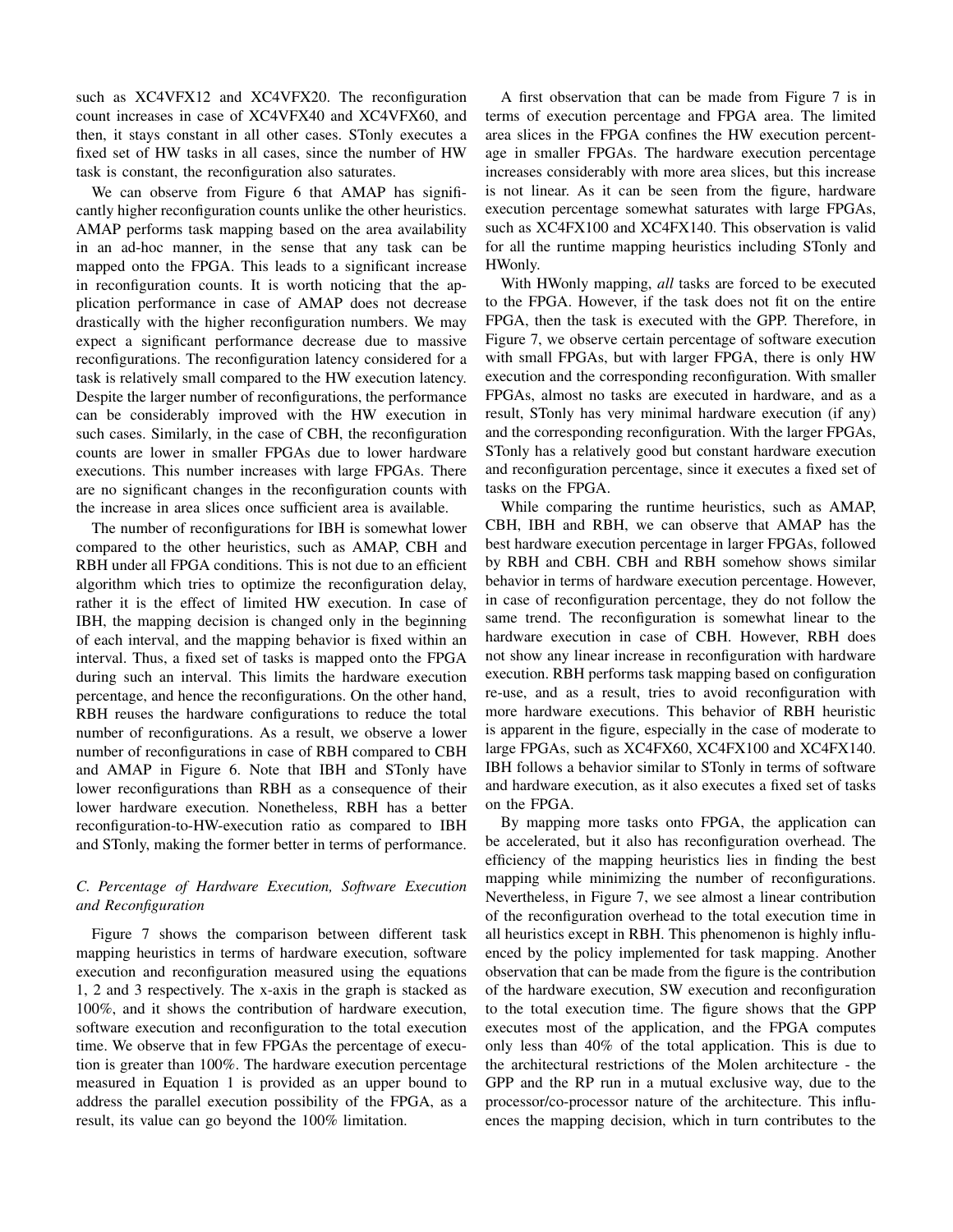

Fig. 7. The comparison of different heuristics based on percentage of hardware execution, software execution and reconfiguration. The hardware execution percentage is low in smaller FPGAs, and it increases considerably with more area slices.

low hardware execution rates. This significantly increases the total execution time. Another reason for the lower percentage of hardware execution is due to the lower hardware latency for each task. The execution percentage is calculated as the ratio of execution latency of all tasks to the total execution time of an application. The hardware latency is comparatively lower than the SW latency for each task. Therefore, the corresponding hardware execution contribution is always lower as compared to the percentage of SW execution.

## *D. Time-Weighted Area Usage*

Figure 8 depicts an average time-weighted area usage measured using Equation 4 for different heuristics under different FPGA devices. The primary y-axis (left) in the graph represents the time-weighted area usage measured for each heuristic. The secondary y-axis (right) in the figure represents the application speedup for each heuristic compared to the SWonly execution. Several observations can be made from Figure 8 in terms of FPGA resources and time-weighted area usage of different heuristics. The first observation that can be made from the figure is in terms of time-weighted area usage and the hardware resource. As it can be seen from the figure, the time-weighted area usage is directly impacted by the number of area slices in the FPGA. With the limited area slices in small FPGAs, few tasks are executed in the FPGA, contributing to a smaller number of hardware executions. This, in turn, contribute to the lower area usage. With sufficient area slices, there is a considerable number of hardware executions, and hence the area usage is high. Nonetheless, there is no linear relation between the time-weighted area usage and the available FPGA area. In XC4VFX140, the area usage is relatively low compared to XC4FX100, despite the fact that area slices is greater in the former. The area usage measured is the time weighted factor, and it depends on the hardware execution, the total FPGA area and the total execution time, as shown in Equation 4. The increase in the area slices, with no significant increase in hardware executions, contribute to the lower area usage in the former case.

As it can be inferred from Figure 8, HWonly has the highest time-weighted area usage under all FPGA conditions. HWonly executes *all* tasks onto the FPGA, and as a result, the cost of using FPGA in this case is higher than all other heuristics. STonly, however, has the lowest area usage due to its lower number of hardware executions, and therefore, its corresponding performance is also very poor. Similarly, AMAP has higher area usage compared to other heuristics, such as CBH, IBH and RBH, under all FPGA conditions, except XC4VFX60. AMAP performs task mapping based on area availability. As a matter of fact, it has a relatively higher number of hardware executions compared to the other heuristics, and therefore it consumes additional area. RBH, on the other hand, has less time-weighted area usage. While comparing AMAP and RBH, we can observe that RBH performs somewhat better than AMAP in terms of performance. This implies that the RBH reuses the hardware configuration already present in the FPGA to avoid reconfiguration overhead, and as a result it can give better performance with the same amount of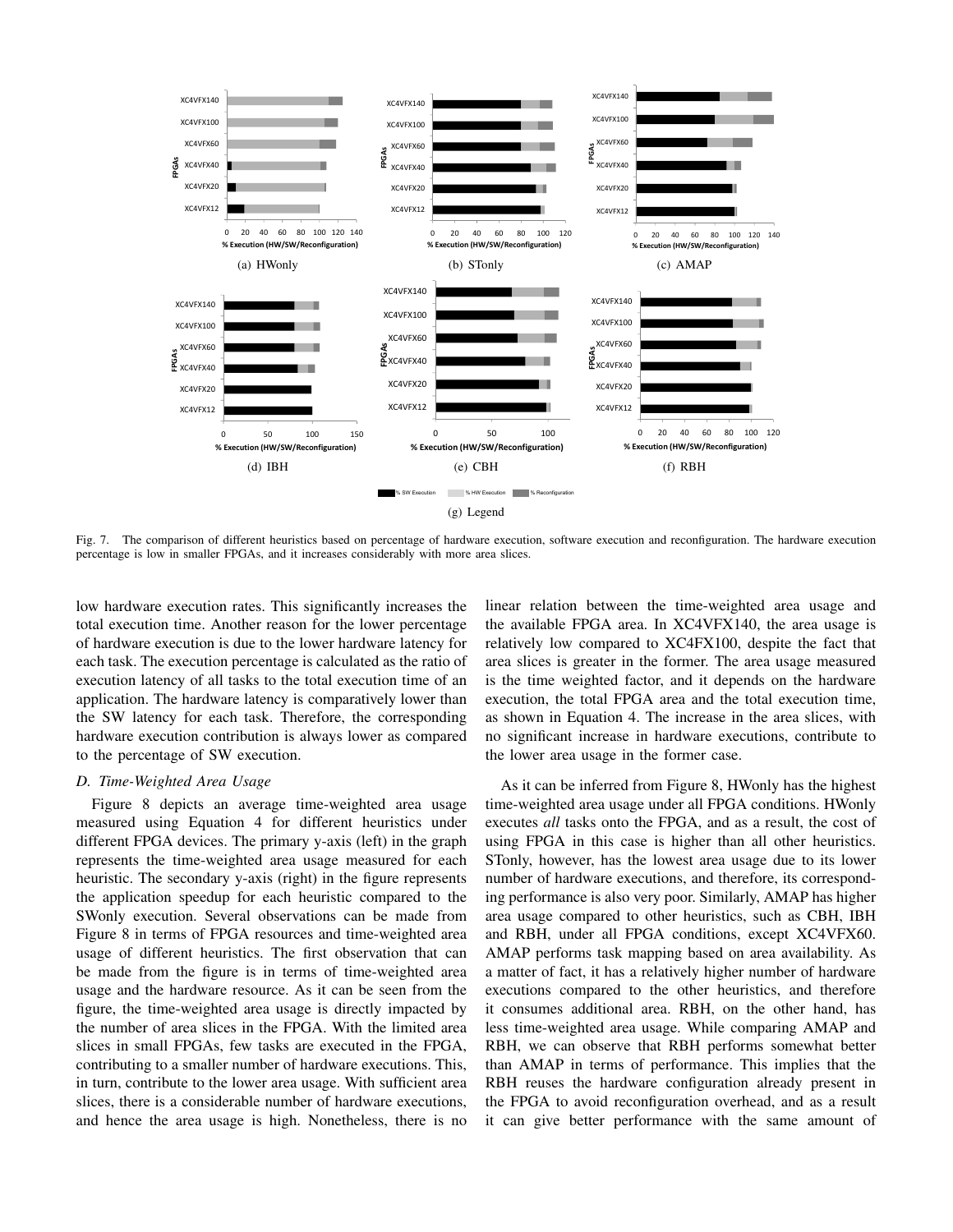

Fig. 8. The comparison of different heuristics in terms of time-weighted area usage against speedup under different FPGAs conditions. The HWonly has the most time-weighted area usage, followed by other runtime heuristics AMAP, CBH, IBH and RBH.

hardware resources as required by AMAP. Likewise, CBH has a comparable percentage of time-weighted area usage, but it lags behind in terms of speedup as compare to RBH. However, IBH has a considerably low percentage of area usage, as it also has lower hardware executions due to the constantly executed HW task set, and hence it also has lower performance. We can summarize that HWonly has the best performance, but consumes more hardware resources. STonly has the lowest area usage, but straggle behind in terms of performance. A tradeoff in terms of performance and resources can be obtained with task mapping at runtime, which performs selective task mapping onto the FPGA at runtime.

Another compelling observation that can be made from Figure 8 is the lower value of the time-weighted area usage. The Molen architecture is based on processor/co-processor paradigm, as a result, the GPP and the RP run in a mutual exclusive. This contributes to the lower number of hardware executions, which consequently increases the total execution time. Thus, these two factors significantly contribute to the low value of area usage. The area usage can be increased either by mapping more tasks onto the FPGA or by operating the RP and the GPP in parallel.

#### *E. Reusability Efficiency*

Figure 9 depicts the Reusability Efficiency ( $RE$ <sub>Task</sub>) recorded for all CCUs using Equation 5 for different heuristics under different FPGA conditions. Several observations can be made from the figure in terms of FPGA area and the  $RE$ <sub>Task</sub> of each CCU. Firstly, we observe that the CCU reuse is significantly affected by the number of area slices in the FPGA. Small FPGAs, such as XC4VFX12 and XC4VFX20, have many CCUs with  $RE$ <sub>Task</sub> value zero. A CCU has an  $RE$ <sub>Task</sub> value of zero under the following conditions:

- when a CCU is always mapped onto the GPP or
- when a CCU is configured every time it is executed on the FPGA.

With few resources in the FPGA, only a limited number of tasks can be executed to the FPGA. Additionally, in such cases, hardware configurations cannot be preserved for future reuse. As a result, CCUs have an  $RE$ <sub>Task</sub> value of zero. Moreover, in this case, CCUs that are reused have a very small size in terms of area. With the increase in number of slices in the FPGA, more CCUs are reused. Medium sized FPGAs, such as XC4VFX40 and XC4VFX60, reuse more CCUs compared to smaller FPGAs, but in such cases, the reuse percentage is still low. With the larger FPGAs such as XC4VFX100 and  $XC4VFX140$ , more CCUs are reused with large  $RE$ <sub>Task</sub> value.

As it can be inferred from Figure 9, HWonly has the best  $RE$ <sub>Task</sub> for many CCUs in large FPGAs, such as  $XC4VFX100$ and XC4VFX140. HWonly executes all the tasks on the FPGA, and as a result, it has high hardware execution count. However, with small FPGAs, all the tasks are configured, due to area restrictions, and there is no configuration re-use. On the other hand, with larger FPGAs, more configurations are saved and re-used, and as a consequence many CCUs have a considerably high  $RE<sub>Task</sub>$  value. Similarly, STonly always maps a set of fixed tasks onto the FPGA. Out of these tasks, only a few number of small tasks can be reused. We notice that, these CCUs have a relatively higher RE value compared to the ones reused with the AMAP heuristic in the figure. AMAP has higher HW execution percentage as compared IBH and CBH. As a matter of fact, many tasks are reused in case of AMAP, but the reuse percentage of these CCUs is low. AMAP has no fixed pattern for task execution, and as a result, any task can be executed in FPGA. Therefore, the re-usability is rather distributed among many CCUs. CBH, on the other hand, follows a specific policy for task execution in FPGA, and hence, executes a fixed set of selected task. As a result, a set of selected tasks is reused. Similar behavior is observed in the case of CBH, as it also executes a set of specific task within an interval, same tasks are reused (if any).

Likewise, from Figure 9, we observe the  $RE<sub>Task</sub>$  of RBH is better than that of other runtime heuristics for many CCUs. The impact of this hardware configuration reuse, in case of RBH, can be directly seen in terms of performance gain in Figure 4, where RBH has better speedup than the other heuristics. From Figure 10, we also observe that, for few tasks, REtask decreases when FPGA resources increase. With larger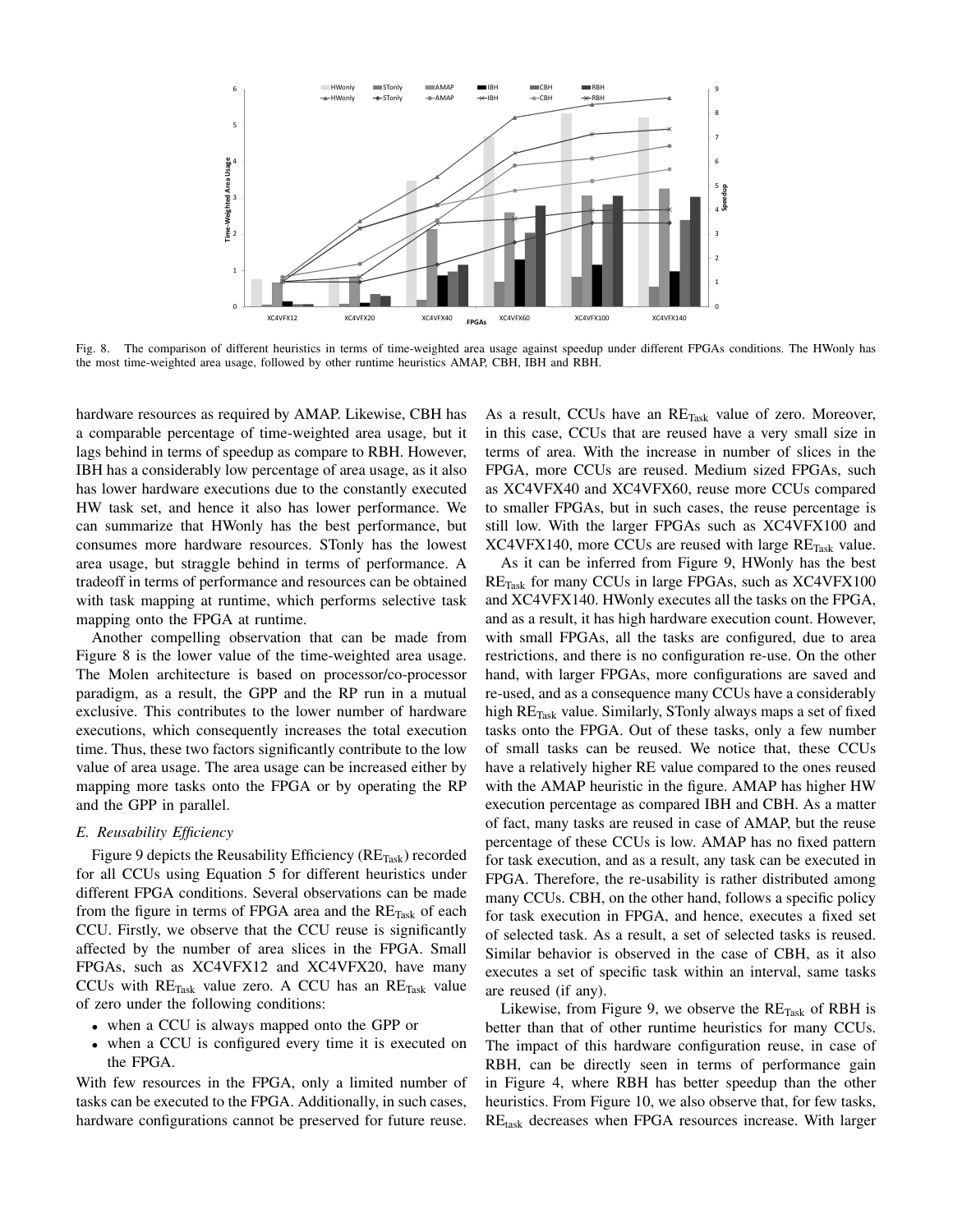

Fig. 9. Reusability Efficiency (REtask) of CCUs for different heuristics under different FPGA conditions. The CCU reuse is significantly affected by the number of area slices in the FPGA.

FPGAs, more tasks can fit onto the the FPGA. As a result, these tasks are also mapped onto the FPGA, thus over writing the saved configurations of other tasks.  $RE$ <sub>task</sub> for few tasks decreases in the FPGAs with moderate size. With the abundant resources, the hardware configuration can be saved for more tasks, and  $RE$ <sub>task</sub> increases again.

Note that, STonly, AMAP, CBH, IBH do not map the task based on the hardware configuration reuse. The reuse obtained in the case of STonly, AMAP, CBH and IBH is a default value determined based on the arrival of the application task. If a CCU is already configured on the FPGA, when its corresponding task arrives, the task can be executed without reconfiguration. However, the RBH reuses more hardware configurations than the other heuristics on top of the default value obtained.

Figure 10 depicts the total  $RE_{app}$  recorded using Equation 6 for different heuristics under different resource conditions. In the figure, we again observe that the reusability increases when using larger FPGAs. HWonly execute *all* the tasks in FPGA, and therefore there can be a possibility many of these tasks

are re-used when sufficient area is available, resulting into higher  $RE_{app}$ . STonly has almost a constant  $RE_{app}$  in larger FPGA, since it executes a constant set of tasks in FPGA. While comparing runtime heuristics, such as AMAP, CBH, IBH and RBH, we can observe that since the RBH has more CCUs reused than other heuristics as shown in Figure 7(f), RBH has a better  $RE_{app}$  value than other heuristics in all resource conditions but XC4VFX12. Since XC4VFX12 has less area, all the heuristics have approximately the same value for  $RE_{app}$ .  $RE_{app}$  is the accumulation of the time saved due to hardware configuration reuse of each CCU. If all CCUs obtain the same value of the RE for a task mapping heuristic, then the application RE<sub>app</sub> depends on the corresponding total execution time of that heuristics.

#### VI. OBSERVATIONS AND CONCLUSIONS

In this paper, we evaluated the task mapping of application(s) onto reconfigurable architectures under different resource conditions. We thoroughly evaluated various task mapping heuristic from the state-of-the-art with the rSesame framework for a reconfigurable architecture with different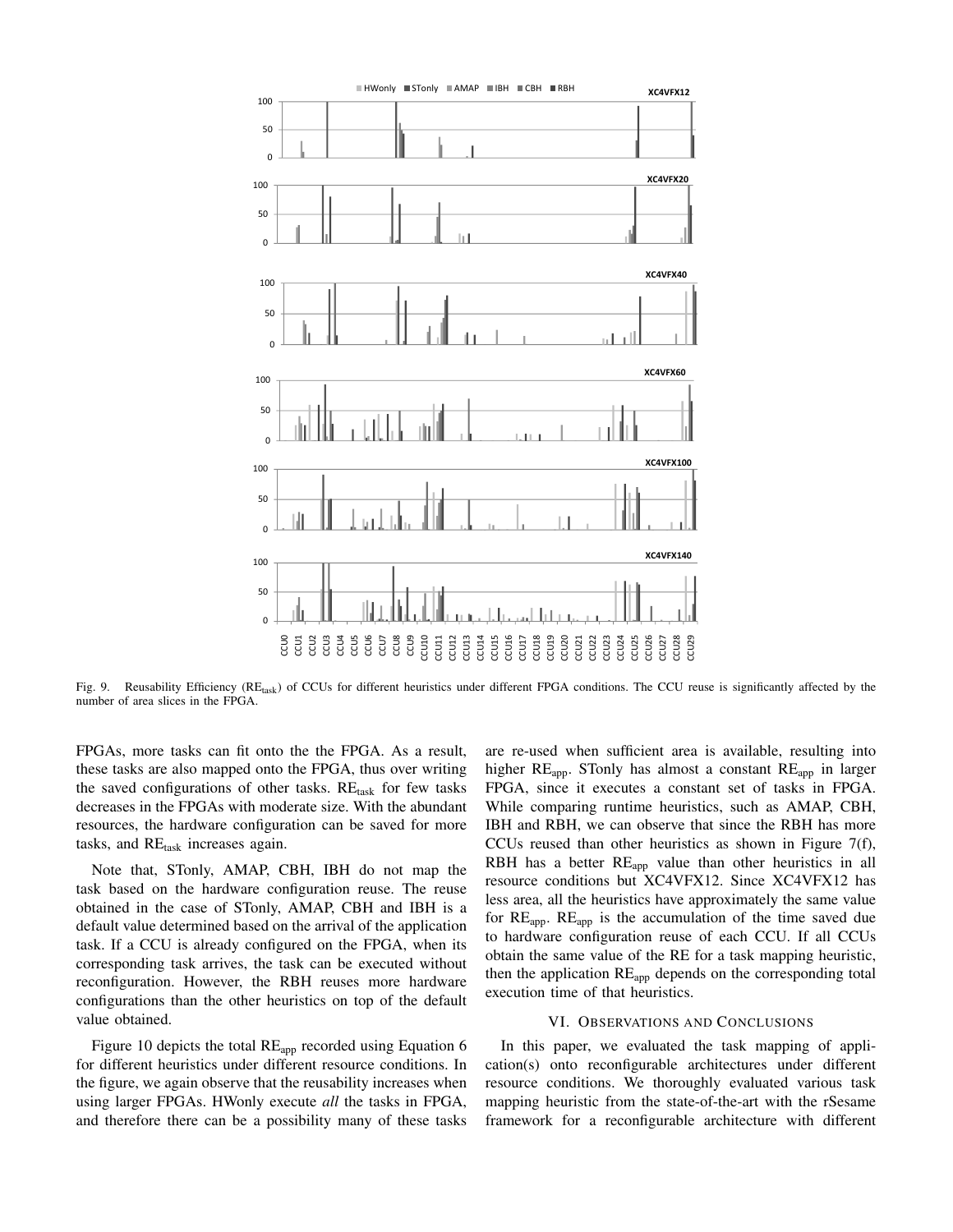

Fig. 10. Heuristics comparison under different FPGAs conditions in terms of application Reusability Efficiency (REapp). RBH has better REapp compared to other heuristics.

FPGA resources using an extended MJPEG application. Based on the evaluation discussed in the previous section, we can summarize the following conclusions:

- comparison of different FPGAs shows that with very limited resources (in case of the small FPGAs), the number of tasks that can be mapped onto the FPGA is low. Consequently, they are mapped onto the GPP. This leads to a poor application performance;
- more resources (in case of moderate/higher FPGAs) imply more tasks mapped onto the FPGA. Consequently, we can obtain better application performance;
- runtime mapping provides better performance in case of dynamic application/architecture conditions. If the application behavior is well known in advance, design time mapping can give equal performance;
- mapping all the tasks onto the FPGA gives better performance, but it consumes more hardware resources. Runtime mapping performs task mapping based on the runtime system conditions, as a matter of fact, with the runtime mapping, a tradeoff can be obtained in terms of performance and resources;
- comparing different heuristics, in case of limited resources conditions (small FPGAs), the ad-hoc task mapping of AMAP performs better as compared to CBH, IBH and RBH. Due to limited resources, the careful task selection with RBH, CHB and IBH cannot be fully exploited in such cases;
- the reuse of hardware configurations is better in case of sufficient resource conditions (medium to large FPGAs).

As a result, the configuration reuse can be well exploited. Additionally, the RBH provides better application performance than AMAP and CBH;

• in case of abundant resource conditions (very large FPGAs), the performance saturates due to application constraints. Under such scenarios, all the heuristics have similar performances.

# ACKNOWLEDGMENTS

This research is partially supported by Artemisia iFEST project (grant 100203), Artemisia SMECY (grant 100230), FP7 Reflect (grant 248976).

#### **REFERENCES**

- [1] K. Compton and S. Hauck, "Reconfigurable computing: A survey of systems and software," vol. 34, no. 2, pp. 171–210, June 2002.
- [2] T. Todman, G. Constantinides, S. Wilton, O. Mencer, W. Luk, and P. Cheung, "Reconfigurable computing: Architectures and design methods," vol. 152, no. 2, pp. 193–207, June 2005.
- [3] S. Hauck, "The roles of FPGAs in reprogrammable systems," *Proceedings of the IEEE*, vol. 86, no. 4, pp. 615–638, 1998.
- [4] R. J. F. Stephen D. Brown and J. Rose, *Field-Programmable Gate Arrays*, ser. The Springer International Series in Engineering and Computer Science. Kluwer Academic Publlishers, 1992, vol. 180.
- [5] Xilinx Corporation, "Coolrunner-ii cpld family overview," September 2008.
- [6] R. W. Hartenstein and R. Kress, "A datapath synthesis system for the reconfigurable datapath architecture," in *Proceedings of the Asia and South Pacific Design Automation Conference ASP-DAC'95*, September 1995, pp. 479–484.
- [7] S. Vassiliadis and D. Soudris, *Fine- and Coarse-Grain Reconfigurable Computing*. Springer, 2007, vol. XVI.
- [8] N. S. Voros and K. Masselos, *System-Level Design of Reconfigurable Systems-on-Chip*, 1st ed. Springer, November 2005.
- [9] K. Sigdel, M. Thompson, C. Galuzzi, A. D. Pimentel, and K. Bertels, "A generic system-level runtime simulation framework for reconfigurable architectures," in *Proceedings of the International Conference on Field-Programmable Technology FPT'09, Sydney, Australia*, December 2009.
- [10] K. Sigdel, M. Thompson, C. Galuzzi, A. Pimentel, and K. Bertels, "Evaluation of runtime task mapping heuristics with rsesame - a case study," in *Proceedings of the conference on Design, Automation and Test in Europe DATE'10*, March 2010.
- [11] ——, "Runtime task mapping based on hardware configuration reuse," in *Proceedings of the International Conference on ReConFigurable Computing and FPGAs (ReConFig'10)*, December 2010.
- [12] P. V. Knudsen and J. Madsen, "PACE: A dynamic programming algorithm for hardware/software partitioning," in *Proceedings of the International Workshop on Hardware/Software Co-Design Codes/CASHE'96*, 1996, pp. 85–92.
- [13] M. Kaul and R. Vemuri, "Design-space exploration for block-processing based temporal partitioning of runtime reconfigurable systems," *Journal of Very Large Scale Integration (VLSI) Signal Processing Systems*, vol. 24, no. 2/3, pp. 181–209, 2000.
- [14] B. Miramond and J.-M. Delosme, "Design space exploration for dynamically reconfigurable architectures," in *Proceedings of the conference on Design, Automation and Test in Europe DATE'05*, 2005, pp. 366–371.
- -, "Decision guide environment for design space exploration," in *Proceedings of the International Conference on Emerging Technologies and Factory Automation, ETFA'05*, 2005, pp. 888–896.
- [16] L. Lanying and S. Min, "Software-hardware partitioning strategy using hybrid genetic and tabu search," in *Proceedings of the 2008 International Conference on Computer Science and Software Engineering CSSE'08*, 2008, pp. 83–86.
- [17] B. Mei, P. Schaumont, and S. Vernalde, "A hardware-software partitioning and scheduling algorithm for dynamically reconfigurable embedded systems," in *Proceedings of the Annual Workshop on Circuits, Systems and Signal Processing ProRISC'00*, November 2000, pp. 1–8.